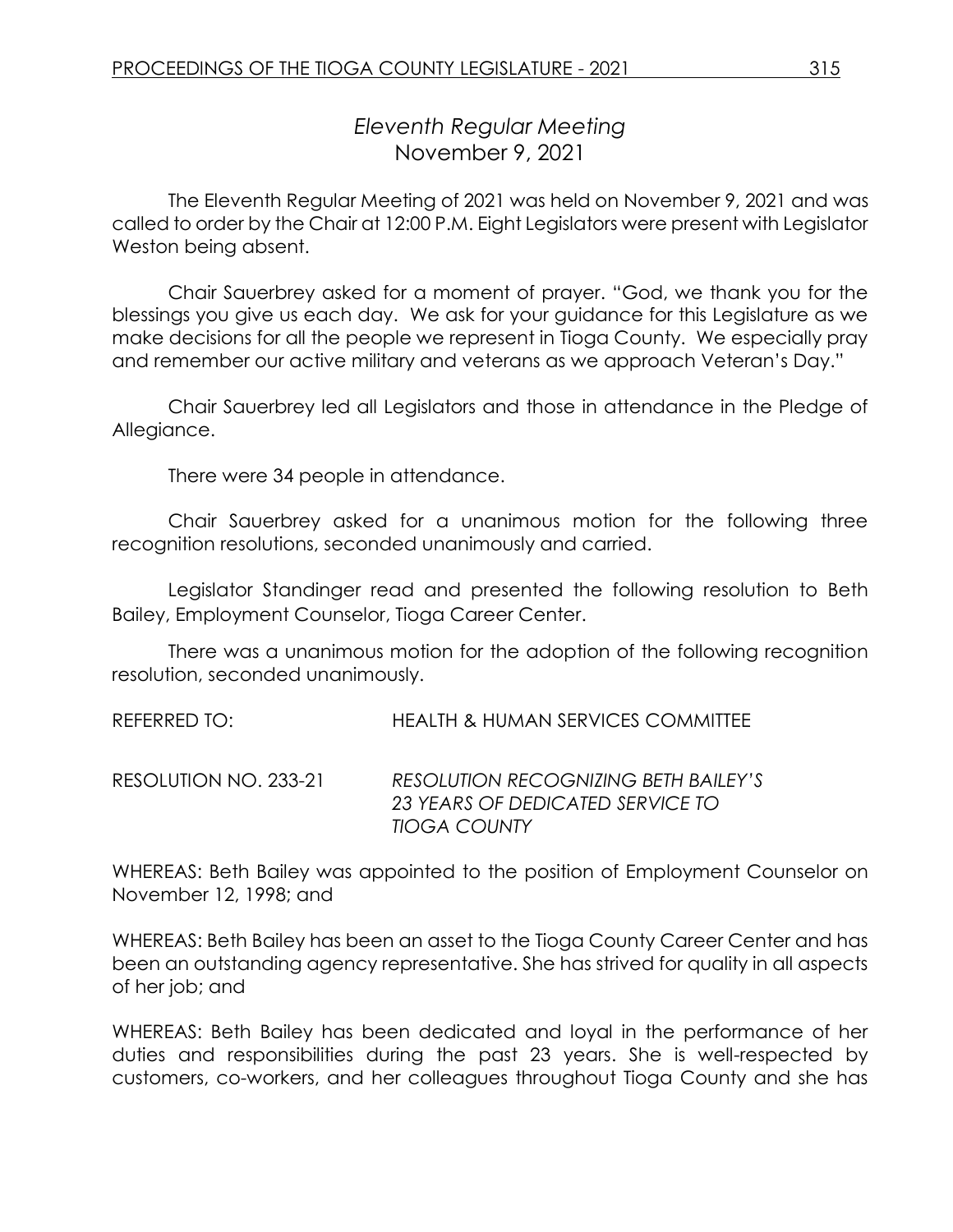used her extensive knowledge effectively to collaborate with state, local and community agencies and services to assist customers; and

WHEREAS: Beth Bailey will retire on December 4, 2021; therefore be it

RESOLVED: That the Tioga County Legislature, on its own behalf, as well as on behalf of the citizens of Tioga County, express sincere gratitude to Beth Bailey for her 23 years of dedicated and loyal service to the residents of Tioga County; and be it further

RESOLVED: That this resolution be spread upon the minutes of this meeting and a certified copy be presented to this loyal, dedicated and outstanding employee, Beth Bailey.

#### ROLL CALL VOTE

Unanimously Yes – Legislators Sauerbrey, Roberts, Standinger, Sullivan, Balliet, Hollenbeck, Monell, and Mullen.

No – None.

Absent – Legislator Weston.

RESOLUTION ADOPTED UNANIMOUSLY.

Legislator Standinger spoke. "I just want to congratulate you on 23 years. I know you are going to be missed."

Sheri McCall, Tioga Career Center Manager, spoke. "Beth and I actually went to high school together. When JTPA turned into WIA, I ran into her and she was just leaving Robert Packer Hospital and we needed a position to start this new resource room concept, a one-stop office concept, and I nominated Beth. Beth came over and filled out an application. I do not know if anyone remembers Dick Lindhorst, but he came to me and said he interviewed Beth and agreed that she was qualified for the position. He indicated it was a great interview and she has all the qualifications we need and would be a good fit except Beth might have been one of the ones back in high school (20 years ago) that might have had a crush on me.

Needless to say, Beth was hired. Since that time, Beth has worked to improve the services of the Tioga Career Center. She has taken on new tasks, she was instrumental in creating the Tools for Success to work with the Probation Department in providing ex-offenders with information on how to job search, how to get their certificates of release, how to get their criminal records to reflect accurate information, and she has worked with the Trade Adjustment Assistance (TAA) Program for those who lose their jobs due to foreign trade.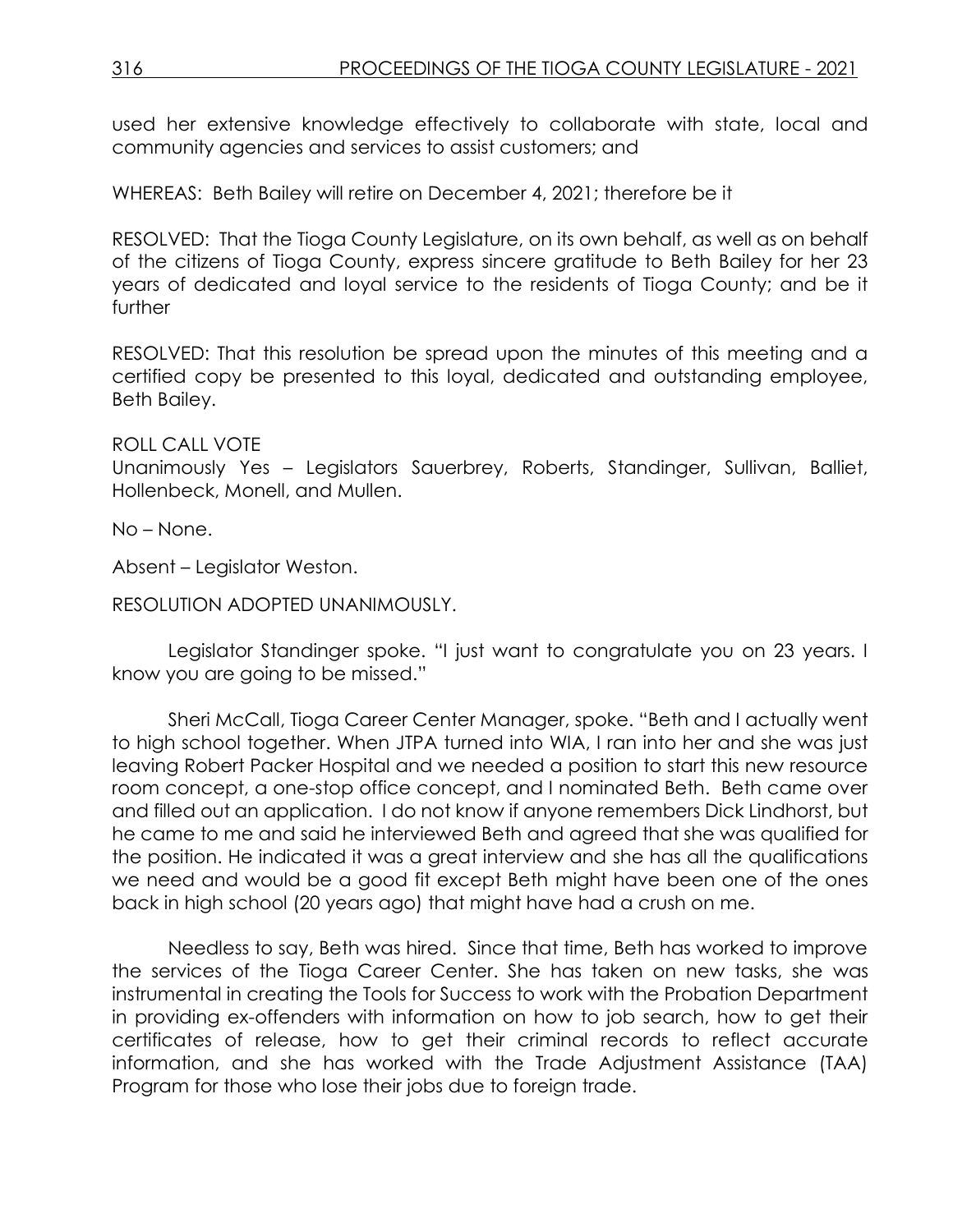As I think about what I need to refresh for me to do now, I think we are going to rescind this retirement. I started this job temporarily 24 years ago because my parents needed to be taken care of and Beth is leaving us to go and take care of her parents. It is a noble reason. We are going to miss her, but we understand that in life you have to make changes to meet your life's needs.

I want to sincerely thank Beth for 23 years of service and all her time and effort she has put into serving the customers of Tioga County."

Chair Sauerbrey reported the following recognition resolution for Maryanne Malec, Probation Department, will just be noted in the minutes, as Ms. Malec was unable to attend today's meeting.

There was a unanimous motion for the adoption of the following recognition resolution, seconded unanimously.

| REFERRED TO:          | PUBLIC SAFETY COMMITTEE                                                                            |
|-----------------------|----------------------------------------------------------------------------------------------------|
| RESOLUTION NO. 234-21 | <b>RESOLUTION RECOGNIZING</b><br>MARYANNE MALEC'S 22 YEARS OF<br>DEDICATED SERVICE TO TIOGA COUNTY |

WHEREAS: Maryanne Malec began her employment with Tioga County on May 13, 1999 as a Public Safety Dispatcher at the Tioga County Sheriff's Office. On April 2, 2001, Maryanne was promoted to Caseworker at Tioga County Department of Social Services. On January 21, 2019, she was promoted to Probation Officer 1 which is the position she will retire from; and

WHEREAS: Maryanne Malec has been a dedicated and loyal employee in the performance of her duties and responsibilities during the past 22 years; and

WHEREAS: Maryanne Malec will retire on October 30, 2021; therefore be it

RESOLVED: That the Tioga County Legislature, on its own behalf, as well as on behalf of the citizens of Tioga County, express sincere gratitude to Maryanne Malec for her twenty-two years of dedicated and loyal service to Tioga County and its most vulnerable citizens; and be it further

RESOLVED: That this resolution be spread upon the minutes of this meeting and a certified copy be presented to this loyal, dedicated and outstanding employee, Maryanne Malec.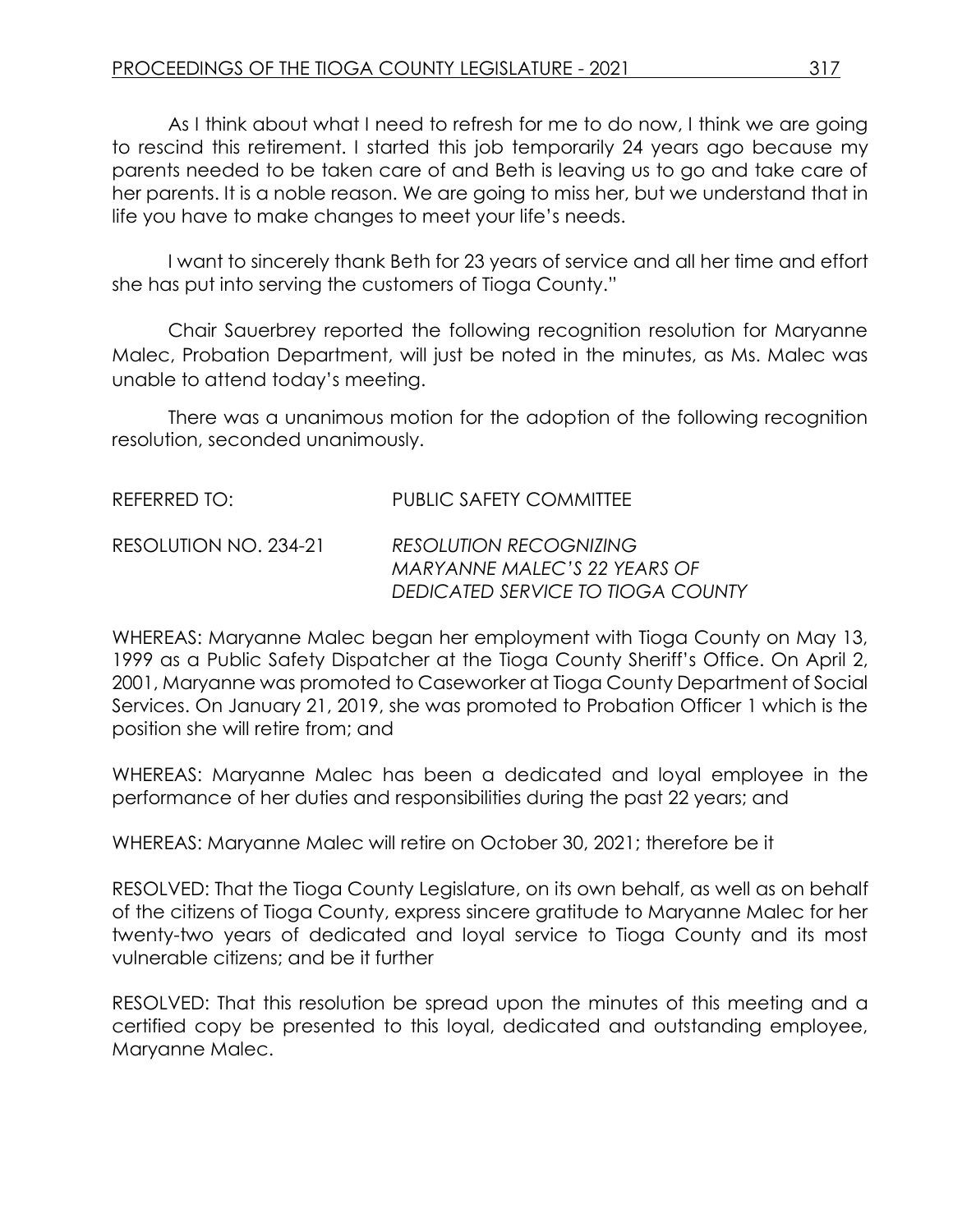ROLL CALL VOTE

Unanimously Yes – Legislators Sauerbrey, Roberts, Standinger, Sullivan, Balliet, Hollenbeck, Monell, and Mullen.

No – None.

Absent – Legislator Weston.

RESOLUTION ADOPTED UNANIMOUSLY.

Chair Sauerbrey reported the following recognition resolution for Robert Spallone, Jr., Sheriff's Office, will just be noted in the minutes, as Mr. Spallone was unable to attend today's meeting.

There was a unanimous motion for the adoption of the following recognition resolution, seconded unanimously.

| REFERRED TO: I        | <b>PUBLIC SAFETY COMMITTEE</b>                                                                      |
|-----------------------|-----------------------------------------------------------------------------------------------------|
| RESOLUTION NO. 235-21 | <b>RESOLUTION RECOGNIZING</b><br>ROBERT SPALLONE'S 25 YEARS OF<br>DEDICATED SERVICE TO TIOGA COUNTY |

WHEREAS: Robert Spallone was hired as a Corrections Officer on September 24, 1996; and was promoted to Corrections Sergeant on November 27, 1999; and was appointed as a Deputy Sheriff on May 27, 2000; and

WHEREAS: Robert Spallone has been dedicated and loyal in the performance of his duties and responsibilities during the past 25 years to Tioga County, thereby earning the respect of his colleagues and peers throughout Tioga County; and

WHEREAS: Robert Spallone will retire from the Tioga County Sheriff's Office on October 30, 2021; therefore be it

RESOLVED: That the Tioga County Legislature, on its own behalf, as well as on behalf of the citizens of Tioga County, express sincere gratitude to Robert Spallone for his 25 years of dedicated and loyal service to the residents of Tioga County; and be it further

RESOLVED: That this resolution be spread upon the minutes of this meeting and a certified copy be presented to this outstanding employee, Robert Spallone.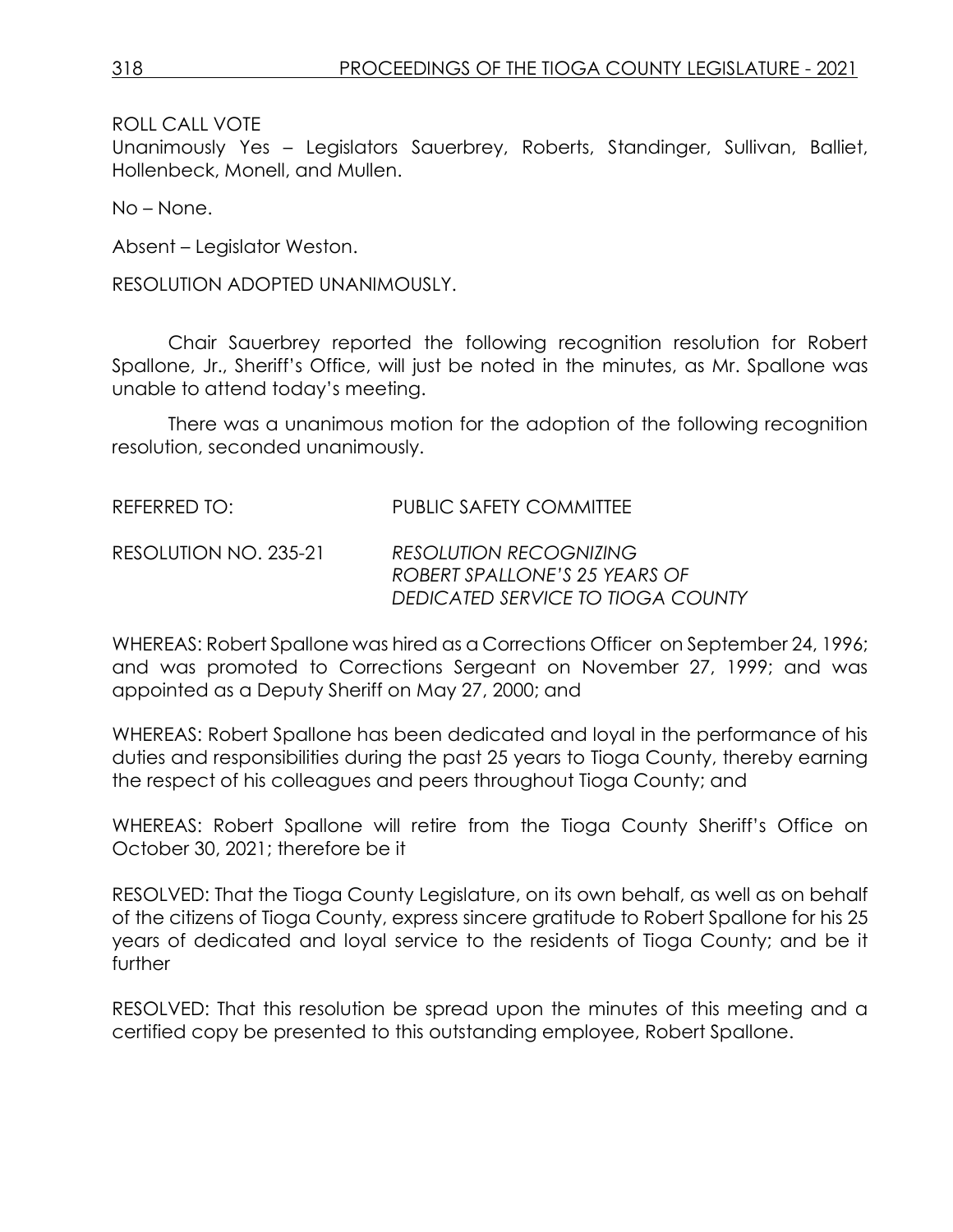ROLL CALL VOTE

Unanimously Yes – Legislators Sauerbrey, Roberts, Standinger, Sullivan, Balliet, Hollenbeck, Monell, and Mullen.

No – None.

Absent – Legislator Weston.

RESOLUTION ADOPTED UNANIMOUSLY.

Chair Sauerbrey reported we have two Proclamations recognizing *Salute to Tioga County Employee Veterans and Active Military Day* and *Adoption Awareness Month.* 

Chair Sauerbrey reported she will read the Salute to Tioga County Employee Veterans and Active Military Day proclamation, along with presenting certificates and green lightbulbs for each veteran and active military honoree.

Chair Sauerbrey spoke. "Before I read the proclamation, I want to provide a little background information. This is the first year we have done anything like this. Through my new position with New York State Association of Counties (NYSAC), I was made aware of the Green Light Program, which is lighting up your houses with a green light to remember our veterans, especially those coming home from Iraq and Afghanistan. We encourage the public to take part by replacing your outdoor porch light with a green light especially this week, as we remember, acknowledge, and appreciate our veterans and active military.

"So, I got thinking and I knew that in this building there were about four employees who are veterans. This led me to working with Personnel to see if they have a current countywide list of employees who are veterans and active military. Personnel worked together to compile a comprehensive list of employees who are veterans and active military. We decided that today would be the day that we recognize and appreciate our active military and veterans."

# **County of Tioga EXECUTIVE PROCLAMATION**

WHEREAS: As we approach the season of Thanksgiving, the Tioga County Legislature pays tribute to the millions of service members, veterans, military families, caregivers, and survivors who have served and continue to serve our great Nation. The contributions of the men and women that serve in the Armed Forces has been vital in maintaining the freedoms and way of life enjoyed by our citizens; and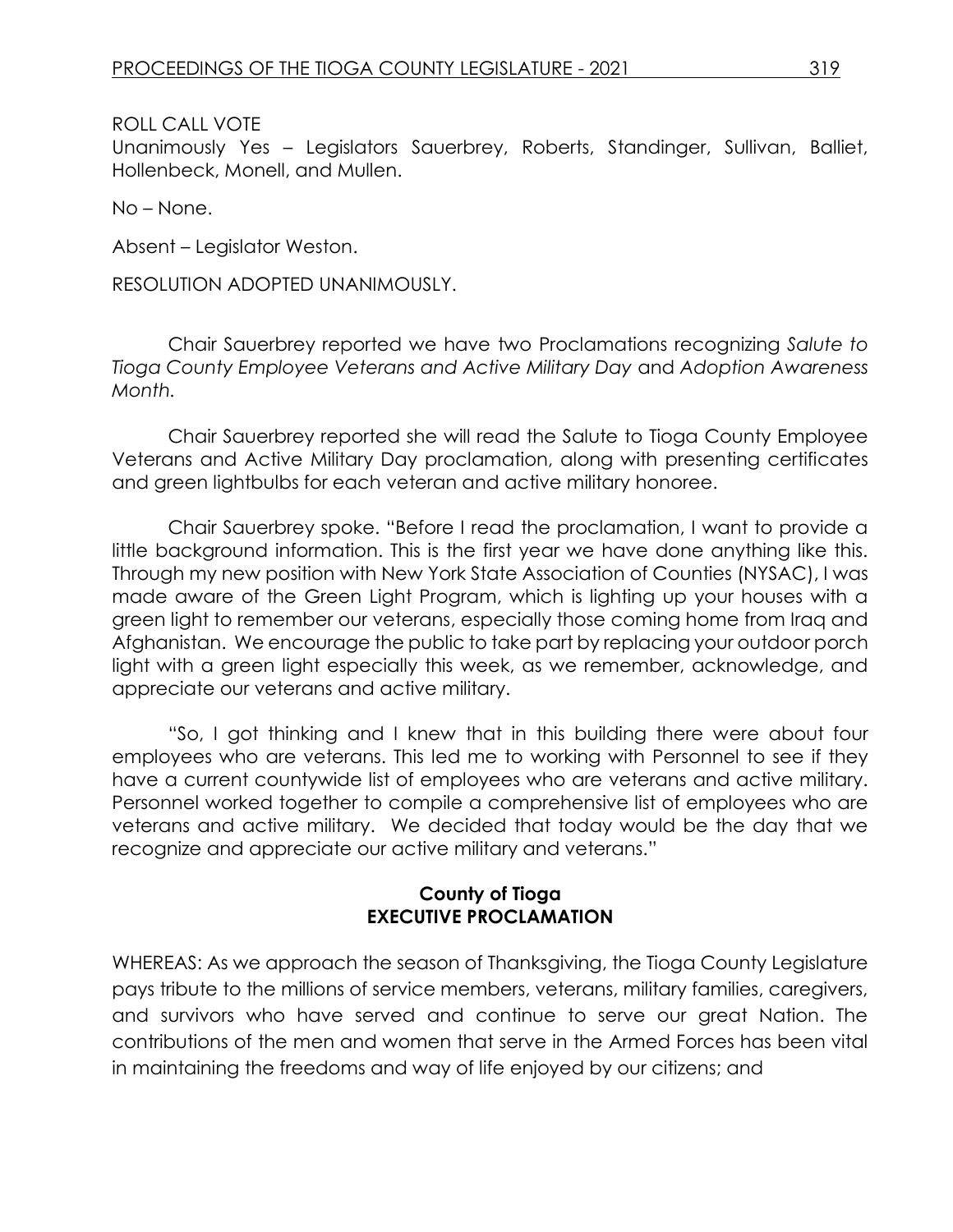WHEREAS: The Tioga County Legislature appreciates the sacrifices that our United States military personnel have made while defending freedom and believe that specific recognition should be accorded to employees of Tioga County that have selflessly served our Country; and

WHEREAS: The Tioga County Legislature is proud and honored to have such distinguished men and women who have bravely protected our values, freedom, and way of life, as dedicated employees; and

WHEREAS: The Tioga County Legislature would like to especially recognize the following employees who have served, or are currently serving, our Country:

| Lawrence Alger          | <b>Bonnie Hand</b>        | Jeremy Loveland                 | Jeffrey Shepardson     |
|-------------------------|---------------------------|---------------------------------|------------------------|
| William Allen, Jr.      | <b>Brian Henry</b>        | <b>Camille Mattison-Corneby</b> | William Standinger III |
| <b>Warren S Bennett</b> | <b>Earl Hollenbeck</b>    | Grace Middaugh                  | John Ward              |
| Cody Brunner            | Rita Hollenbeck           | Michael Middaugh                | Steven Wasko           |
| Kristine Budinger       | <b>Gary Howard</b>        | Dean Morgan                     | William White          |
| James Cornell           | Lukas Kiballa             | Jessica Morris                  | Darion Wiant           |
| Chad Edwards            | Andrea Klett              | Dennis Mullen                   | Robert Williams        |
| Robert Ervay            | Albert Knapp              | <b>Steven Palinosky</b>         | Jo Ellen Yoest         |
| <b>Thomas Gallagher</b> | Cuyler Kochin             | Rhonda Pasto                    | Angela Zito            |
| <b>Bryan Goodrich</b>   | <b>Heather Krohmalney</b> | <b>Shawn Quick</b>              |                        |
| Mark Griep              | Clifford Little           | Daniel Rouse                    |                        |

THE TIOGA COUNTY LEGISLATURE does hereby proclaim November 9, 2021 as:

# **SALUTE TO TIOGA COUNTY EMPLOYEE VETERANS AND ACTIVE MILITARY DAY**

and encourages Tioga County citizens to honor, acknowledge and recognize all men and women who have served, and continue to serve, in our nation's Armed Forces.

The proclamation for Adoption Awareness Month has been read and presented in year's past, therefore, will just be noted in the minutes.

# **County of Tioga EXECUTIVE PROCLAMATION**

This November marks the 31st annual National Adoption Month. November 20, 2021 is National Adoption Day. Our task is to find permanent homes for all our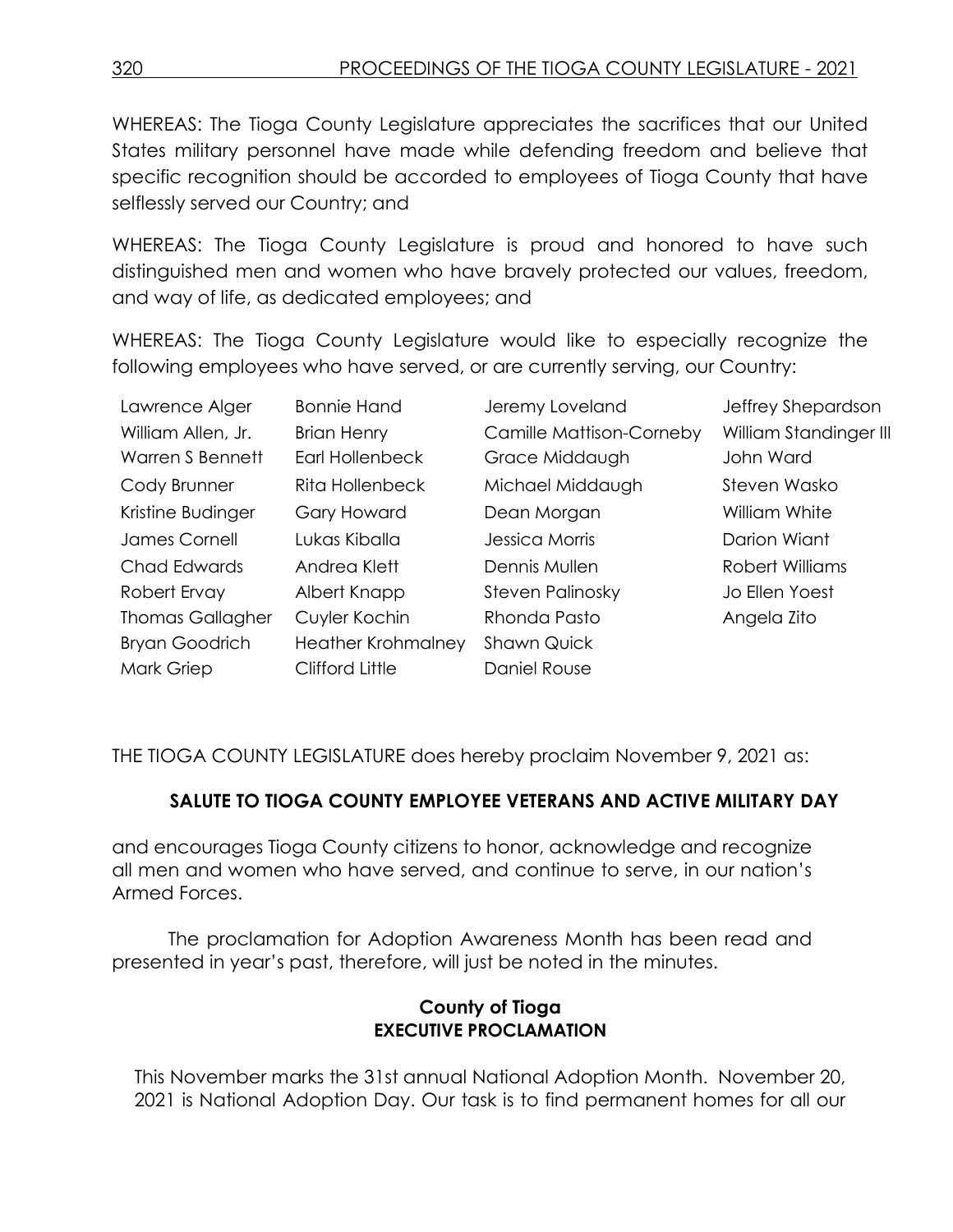children. Tioga County has not finalized any adoptions this year to date. Tioga has four children freed for adoption and three of those youth are awaiting a match with a forever family. Every child in America and Tioga County deserves a permanent, loving forever family and home; and

WHEREAS: Tioga County adoptive families serve as a source of love, identity, self-esteem and support for children freed for adoption in Tioga County; and

WHEREAS: Tioga County adoptive families provide a safe and stable home and a nurturing environment where children freed for adoption have the opportunity to live full and productive lives; and

WHEREAS: Accepting responsibility for the care of these children has proven to be very rewarding for many adoptive parents; and

WHEREAS: Numerous public and private agencies work to increase the public's awareness of the needs of children freed for adoption, and the enduring and valuable contribution of adoptive families; and

WHEREAS: It is appropriate to recognize all those in Tioga County who work together on behalf of children freed for adoption; the adoptive families and the professional staff dedicated to ensuring these children become members of a stable and loving family; now therefore

THE TIOGA COUNTY LEGISLATURE does hereby proclaim November as

# **ADOPTION AWARENESS MONTH**

in Tioga County and call upon all citizens, community agencies, religious organizations, medical facilities and businesses to increase their participation in our efforts to recognize adoptive families in Tioga County.

There was no privilege of the floor.

Legislator Monell made a motion to approve the minutes of October 12, 2021, seconded by Legislator Hollenbeck and carried.

Chair Sauerbrey stated all Legislative Committees met this month and the minutes are or will be on file with the Clerk of the Legislature by the end of this week.

Legislator Standinger moved for the adoption of the following resolution, seconded by Legislator Sullivan.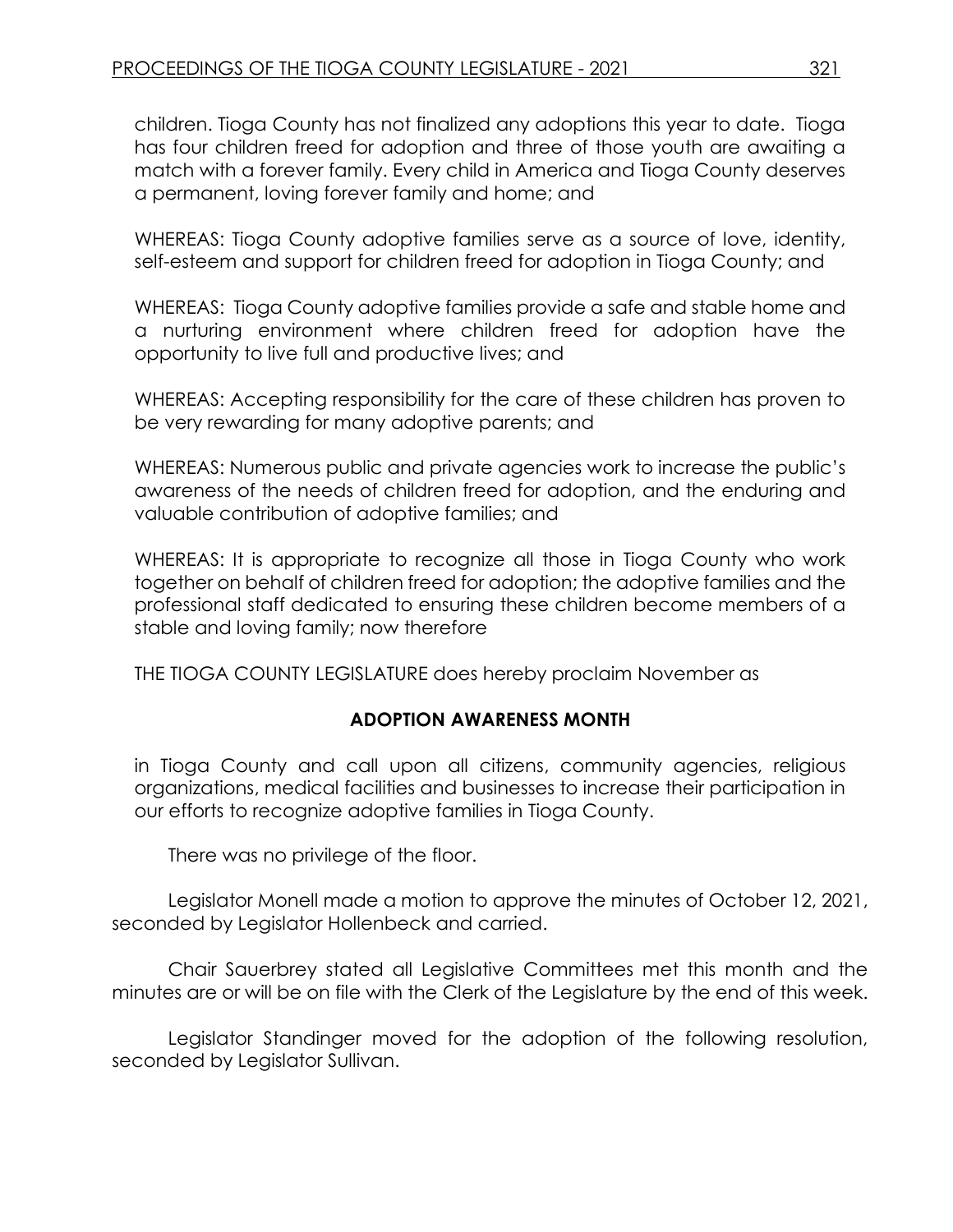REFERRED TO: HEALTH & HUMAN SERVICES COMMITTEE

RESOLUTION NO. 236-21 *APPOINT NEW YOUTH BOARD MEMBERS TERMS YOUTH BUREAU*

WHEREAS: The Tioga County Youth Board is organized as an advisory body to the Tioga County Youth Bureau; and

WHEREAS: The purpose of the Youth Board is to carry out the provision of Section 95 of the General Municipal Law of the State of New York and Resolution No. 140 of 1981 of the Tioga County Legislature; and

WHEREAS: The Tioga County Youth Board Bylaws provides for representatives to the Youth Board be appointed by the County Legislature; and

WHEREAS: The County Legislature previously appointed members to the Youth Board under Resolution No. 60-19 and vacancies exist; therefore be it

RESOLVED: That the following listed representatives be appointed as a member of the Tioga County Youth Board with the corresponding term of office as follows:

Julie Whipple (Director, replacing Natalie Thompson) Natalie Thompson (Ex-officio) Eric Silvanic (Tioga County DSS, replacing Steve Herbert) Sean Lanning (Catholic Charities, replacing Kathleen Clark) Margaret McCann (Owego Free Academy Student, replacing Ryleigh Clark)

| IFRM                    |  |  |
|-------------------------|--|--|
| 07/01/2021 - 12/31/2023 |  |  |
| 07/01/2021 - 12/31/2023 |  |  |
| 07/01/2021 - 12/31/2023 |  |  |
| 09/01/2021 - 12/31/2023 |  |  |
| 07/01/2021 - 12/31/2023 |  |  |

 $\frac{1}{1}$ 

ROLL CALL VOTE

Yes – Legislators Sauerbrey, Roberts, Standinger, Sullivan, Balliet, Hollenbeck, Monell, and Mullen.

No – None.

Absent – Legislator Weston.

RESOLUTION ADOPTED.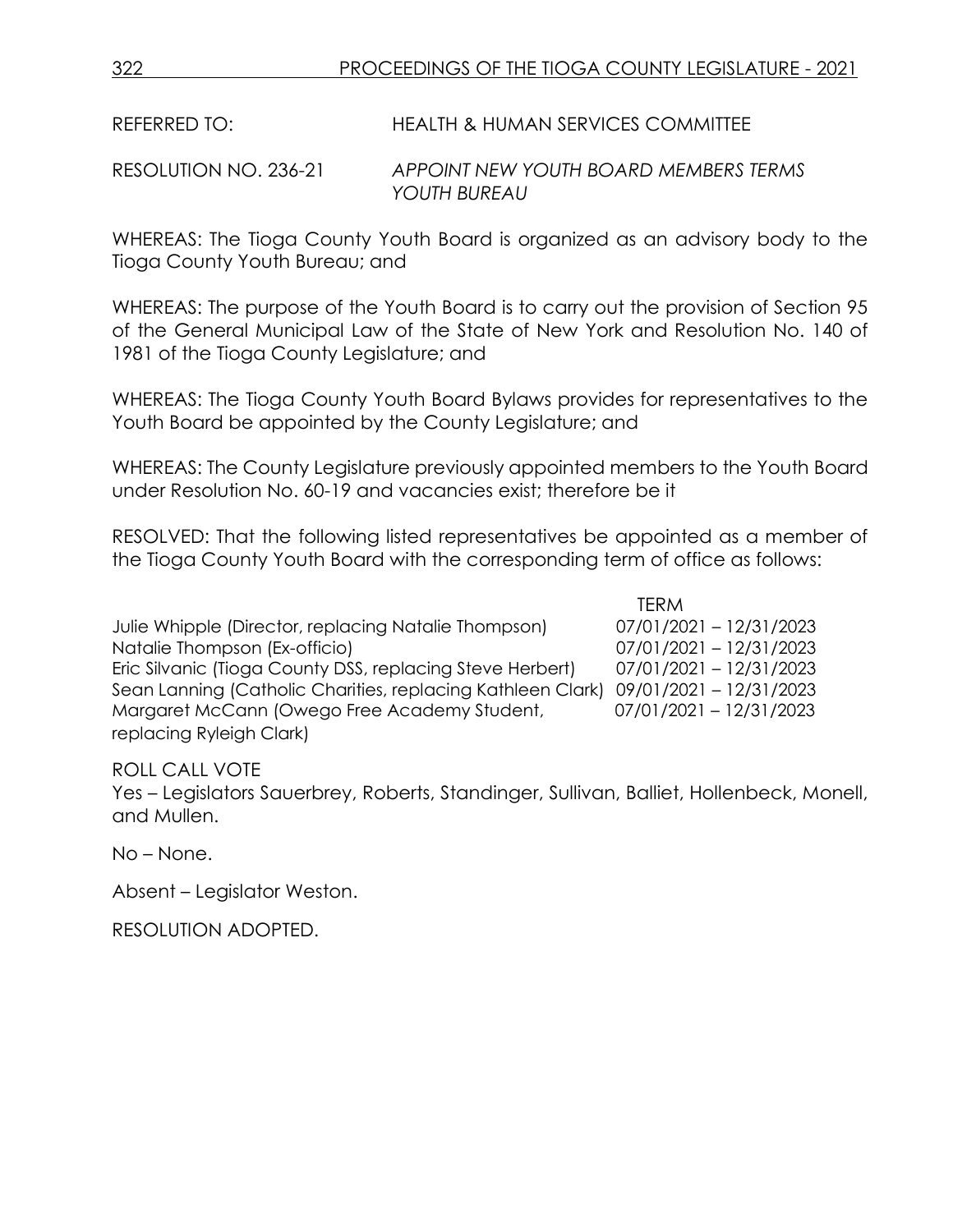Legislator Standinger moved for the adoption of the following resolution, seconded by Legislator Sullivan.

| REFERRED TO:          | HEALTH & HUMAN SERVICES COMMITTEE                                      |
|-----------------------|------------------------------------------------------------------------|
| RESOLUTION NO. 237-21 | <b>RESOLUTION APPOINTING NEW MEMBER</b><br>TO COMMUNITY SERVICES BOARD |

WHEREAS: Tina Lounsbury has agreed to become a new member; and

WHEREAS: The Community Services Board has recommended Tina's appointment; and

WHEREAS: Section Article 41.11 (d) of the Mental Hygiene Law allows counties to determine the length of term of Community Services Board members; therefore be it

RESOLVED: That Tina Lounsbury be appointed a new member to the Community Services Board, for term starting December 1st, 2021 and ending November 30<sup>th</sup>, 2025.

ROLL CALL VOTE Yes – Legislators Sauerbrey, Roberts, Standinger, Sullivan, Balliet, Hollenbeck, Monell, and Mullen.

No – None.

Absent – Legislator Weston.

RESOLUTION ADOPTED.

Legislator Monell moved for the adoption of the following resolution, seconded by Legislator Mullen.

| REFERRED TO: | <b>ED&amp;P COMMITTEE</b> |
|--------------|---------------------------|
|              |                           |

RESOLUTION NO. 238-21 *REAPPOINT AT-LARGE MEMBER TO THE STERPDB REGIONAL BOARD*

WHEREAS: The bylaws of the Southern Tier East Regional Planning Development Board (STERPDB) require the composition of the membership from each county to be 1) a county legislator, 2) a local elected official, another county legislator or an atlarge and 3) the County Planning Director; and

WHEREAS: Brittany Woodburn, Tioga County Deputy Director Economic Development and Planning, has served as the at-large member on the STERPDB Regional Board and that term expires as of 12/31/2021; and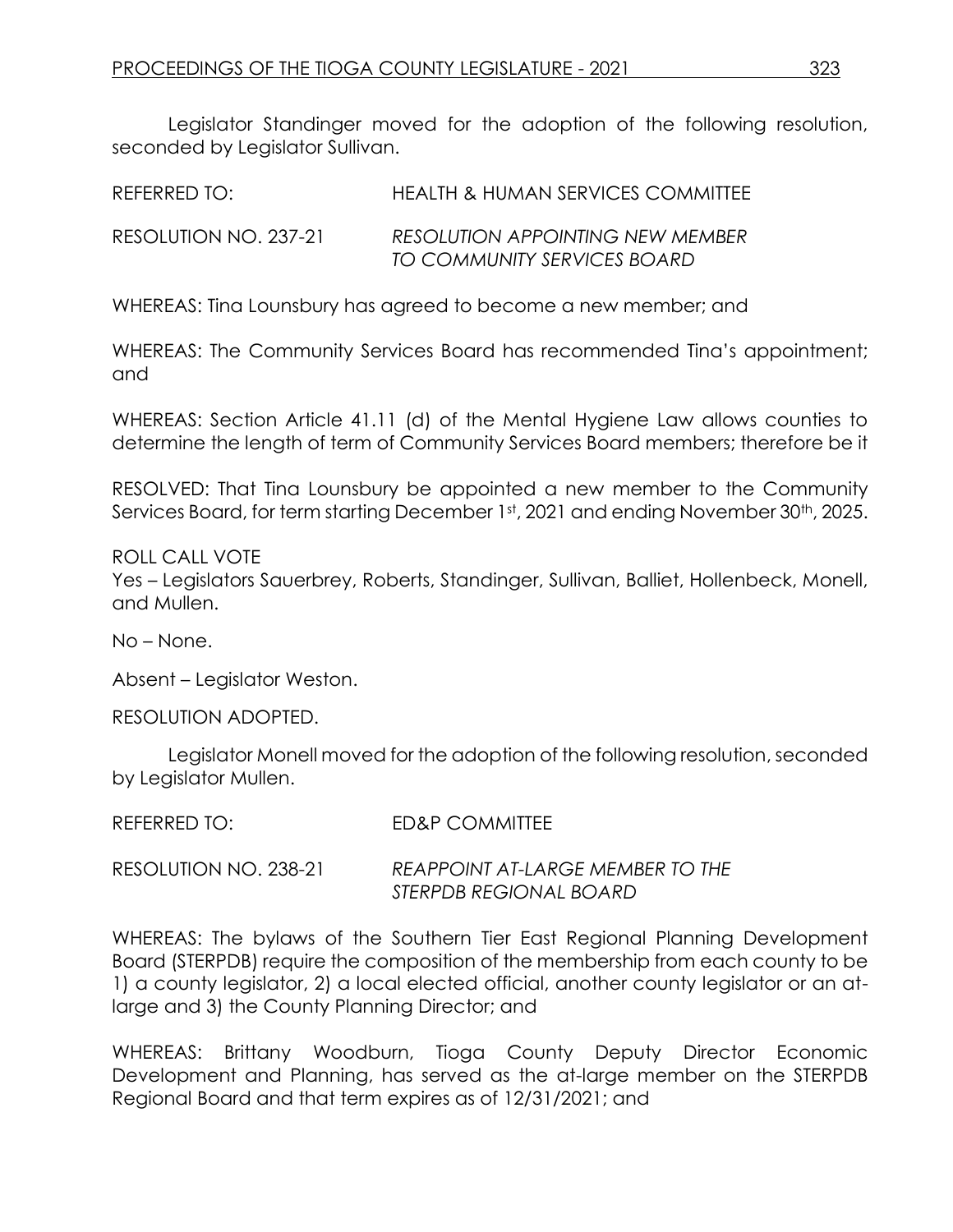WHEREAS: Brittany Woodburn has expressed a desire to continue to serve in this capacity and the STERPDB Regional Board is desirous of Brittany Woodburn to continue to serve for another four-year term; therefore be it

RESOLVED: That the Tioga County Legislature hereby reappoints Brittany Woodburn to the Tioga County's at-large position on the Southern Tier East Regional Planning Development Board for a four-year term, 1/1/2022 – 12/31/2025.

ROLL CALL VOTE Yes – Legislators Sauerbrey, Roberts, Standinger, Sullivan, Balliet, Hollenbeck, Monell, and Mullen.

No – None.

Absent – Legislator Weston.

RESOLUTION ADOPTED.

Legislator Sullivan moved for the adoption of the following resolution, seconded by Legislator Mullen.

REFERRED TO: ED&P COMMITTEE

RESOLUTION NO. 239-21 *REAPPOINT CHRISTINA BROWN TO THE TIOGA COUNTY PROPERTY DEVELOPMENT CORPORATION BOARD*

WHEREAS: Christina Brown, as a member of a County Agency within Tioga County, was appointed by the Tioga County Legislature as a Board Member to the Tioga County Property Development Corporation (TCPDC) for a three-year term from 1/1/19 until 12/31/21; and

WHEREAS: The TCPDC Bylaws allows for consecutive terms and this re- appointment is conditioned upon the board member being a member of a public agency; and

WHEREAS: Christina Brown is willing and able to continue to serve in this position; therefore be it

RESOLVED: That the Tioga County Legislature hereby reappoints Christina Brown as a member of a County Agency within Tioga County to the Tioga County Property Development Corporation Board as a Board Member for a three-year term of 1/1/22 – 12/31/24.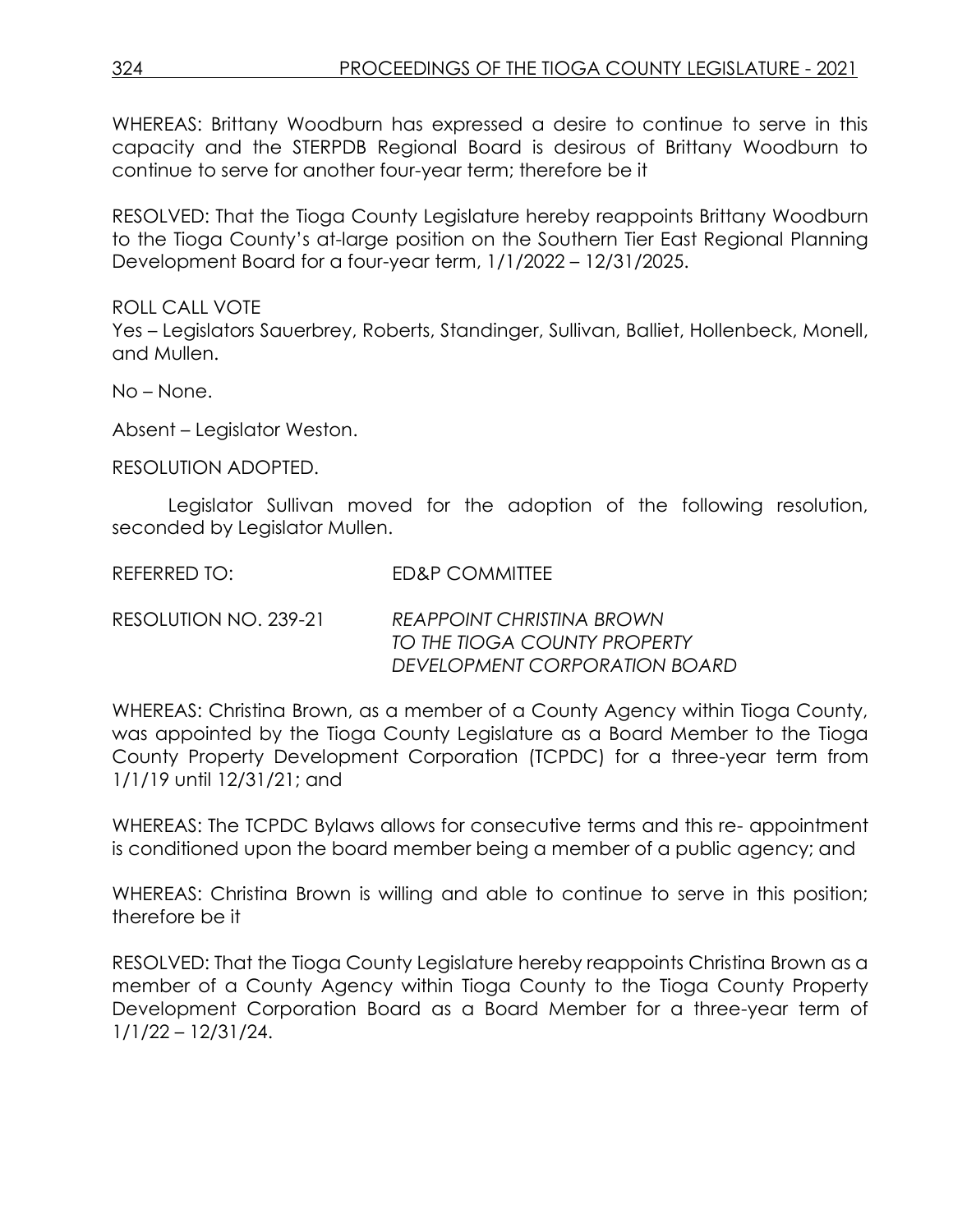ROLL CALL VOTE

Yes – Legislators Sauerbrey, Roberts, Standinger, Sullivan, Balliet, Hollenbeck, Monell, and Mullen.

No – None.

Absent – Legislator Weston.

RESOLUTION ADOPTED.

Legislator Sullivan moved for the adoption of the following resolution, seconded by Legislator Mullen.

| REFERRED TO:          | ED&P COMMITTEE                                                                             |
|-----------------------|--------------------------------------------------------------------------------------------|
| RESOLUTION NO. 240-21 | REAPPOINT MICHAEL BARATTA<br>TO THE TIOGA COUNTY PROPERTY<br>DEVELOPMENT CORPORATION BOARD |

WHEREAS: Michael Baratta, as a public officer of a municipality within Tioga County, was appointed by the Tioga County Legislature as a Board Member to the Tioga County Property Development Corporation (TCPDC) for an unexpired term until 12/31/21; and

WHEREAS: The TCPDC Bylaws allows for consecutive terms and this re- appointment is conditioned upon the board member holding the public office and confirmed by the governing board of the municipal representative's municipality; and

WHEREAS: Michael Baratta is willing and able to continue to serve in this position; therefore be it

RESOLVED: That the Tioga County Legislature hereby reappoints Michael Baratta, as a public officer of a municipality within Tioga County, to the Tioga County Property Development Corporation Board as a Board Member for a two-year term of 1/1/22 – 12/31/23.

# ROLL CALL VOTE

Yes – Legislators Sauerbrey, Roberts, Standinger, Sullivan, Balliet, Hollenbeck, Monell, and Mullen.

No – None.

Absent – Legislator Weston.

RESOLUTION ADOPTED.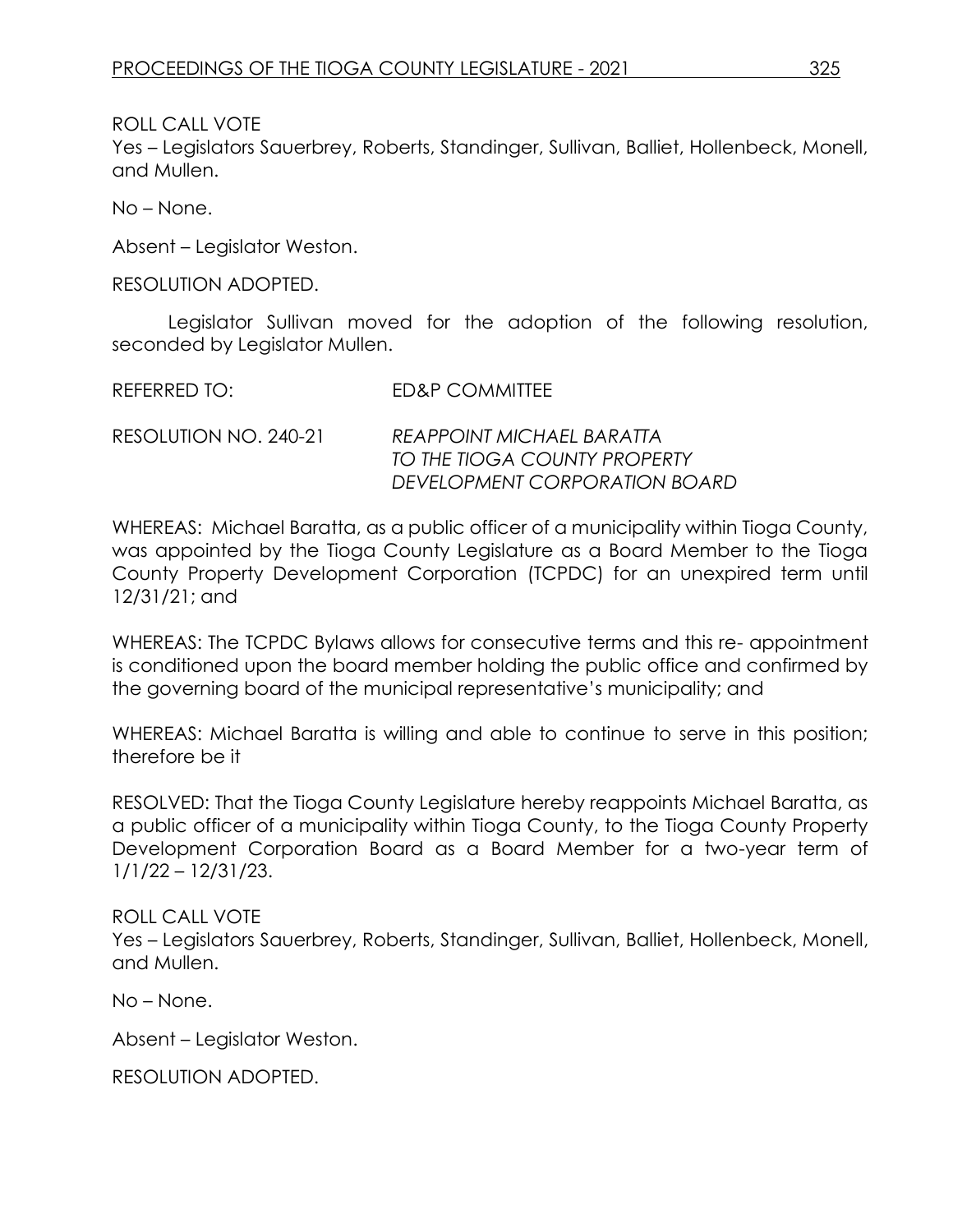Legislator Sullivan moved for the adoption of the following resolution, seconded by Legislator Mullen.

REFERRED TO: FD&P COMMITTEE

RESOLUTION NO. 241-21 *REAPPOINT PATRICK AYRES TO THE TIOGA COUNTY PROPERTY DEVELOPMENT CORPORATION BOARD*

WHEREAS: Patrick Ayres, as a public officer of a municipality within Tioga County, was appointed by the Tioga County Legislature as a Board Member to the Tioga County Property Development Corporation (TCPDC) for an unexpired term until 12/31/21; and

WHEREAS: The TCPDC Bylaws allows for consecutive terms and this re- appointment is conditioned upon the board member holding the public office and confirmed by the governing board of the municipal representative's municipality; and

WHEREAS: Patrick Ayres is willing and able to continue to serve in this position; therefore be it

RESOLVED: That the Tioga County Legislature hereby reappoints Patrick Ayres as a public officer of a municipality within Tioga County to the Tioga County Property Development Corporation Board as a Board Member for a two-year term of 1/1/22 – 12/31/23.

ROLL CALL VOTE

Yes – Legislators Sauerbrey, Roberts, Standinger, Sullivan, Balliet, Hollenbeck, Monell, and Mullen.

No – None.

Absent – Legislator Weston.

RESOLUTION ADOPTED.

Legislator Balliet moved for the adoption of the following resolution, seconded by Legislator Sullivan.

| REFERRED TO:          | ADMINISTRATIVE SERVICES COMMITTEE |
|-----------------------|-----------------------------------|
| RESOLUTION NO. 242-21 | ADOPT STATE EQUALIZATION REPORTS  |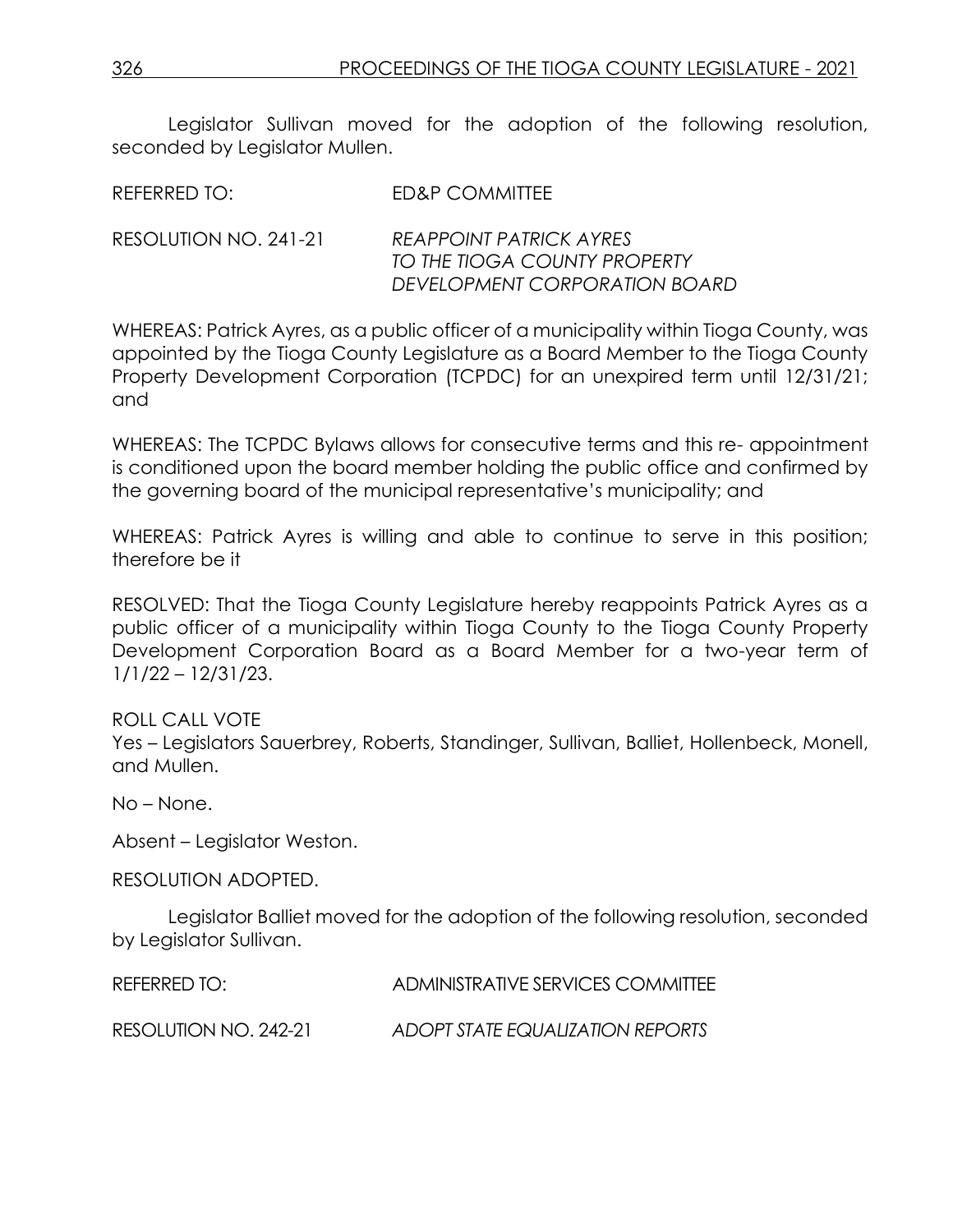RESOLVED: That the State Equalization Reports for County Tax be and the same hereby are approved, and that the County tax rates be the rates used in computing taxes in the several Towns.

ROLL CALL VOTE

Yes – Legislators Sauerbrey, Roberts, Standinger, Sullivan, Balliet, Hollenbeck, Monell, and Mullen.

No – None.

Absent – Legislator Weston.

RESOLUTION ADOPTED.

Legislator Balliet moved for the adoption of the following resolution, seconded by Legislator Sullivan.

REFERRED TO: ADMINISTRATIVE SERVICES COMMITTEE

RESOLUTION NO. 243-21 *MORTGAGE TAX DISTRIBUTION*

RESOLVED: That the mortgage tax report for the period April 1, 2021 to September 30, 2021 be and it hereby is accepted; and be it further

RESOLVED: That the County Treasurer be authorized and directed to pay to the Supervisors of the several Towns and the Treasurers of the several Villages the amounts apportioned to them as follows:

| Barton (Town)           | \$21,905.60  |
|-------------------------|--------------|
| Berkshire (Town)        | 12,946.79    |
| Candor (Town)           | 28,394.15    |
| Candor (Village)        | 5,684.45     |
| Newark Valley (Town)    | 23,664.73    |
| Newark Valley (Village) | 5,378.96     |
| Nichols (Town)          | 8,593.61     |
| Nichols (Village)       | 3,570.61     |
| Owego (Town)            | 182,099.86   |
| Owego (Village)         | 16,138.20    |
| Richford (Town)         | 7,349.27     |
| Spencer (Town)          | 20,684.97    |
| Spencer (Village)       | 658.38       |
| Tioga (Town)            | 18,792.34    |
| Waverly (Village)       | 23,172.31    |
|                         | \$379,034.23 |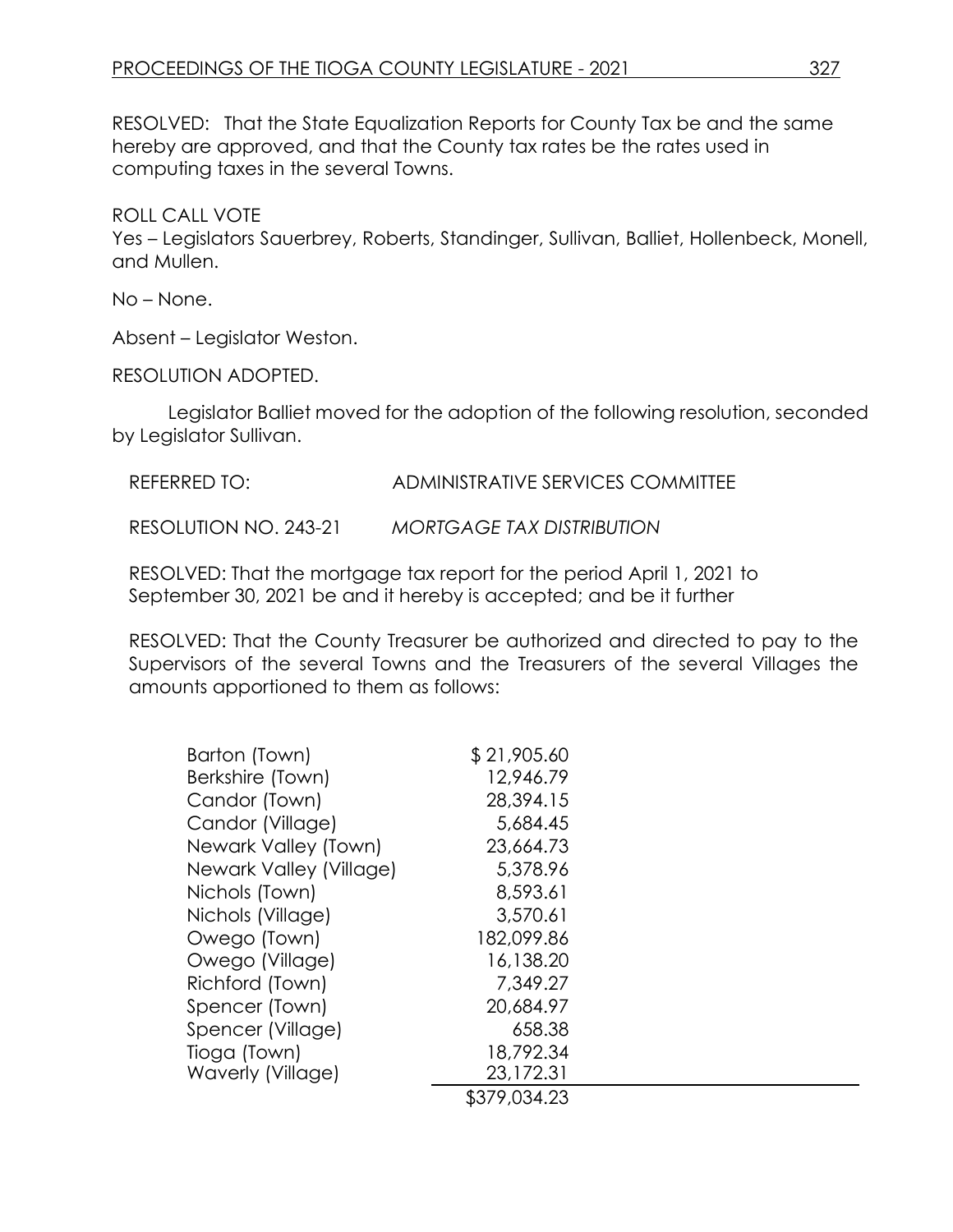ROLL CALL VOTE

Yes – Legislators Sauerbrey, Roberts, Standinger, Sullivan, Balliet, Hollenbeck, Monell, and Mullen.

No – None.

Absent – Legislator Weston.

RESOLUTION ADOPTED.

Legislator Mullen moved for the adoption of the following resolution, seconded by Legislator Hollenbeck.

| REFERRED TO:          | <b>PUBLIC SAFETY COMMITTEE</b>                                                              |
|-----------------------|---------------------------------------------------------------------------------------------|
| RESOLUTION NO. 244-21 | <b>AUTHORIZE CONTRACT BETWEEN</b><br>TWIN TIER PATHOLOGY ASSOCIATES, PC<br>AND TIOGA COUNTY |

WHEREAS: Beginning January 1, 2022 Twin Tier Pathology Associates, PC will provide services for autopsies, laboratory testing, x-rays, and use of morgue facilities for Tioga County; and

WHEREAS: The contract calls for \$950.00 to be paid to Pathologists and various other fees depending on tests, x-rays, etc. that are needed; therefore be it

RESOLVED: That the Tioga County Legislature authorizes the Tioga County Chair to sign a contract, upon approval of the County Attorney, with Twin Tier Pathology Associates, PC for services rendered to Tioga County at the costs listed above and for a term of 1/1/22 through 12/31/22.

Legislator Standinger spoke. "The freezing of this fee is the result of the work of the Administrative Coroner, Stew Bennett. So, I thank him for that."

ROLL CALL VOTE Yes – Legislators Sauerbrey, Roberts, Standinger, Sullivan, Balliet, Hollenbeck, Monell, and Mullen.

No – None.

Absent – Legislator Weston.

RESOLUTION ADOPTED.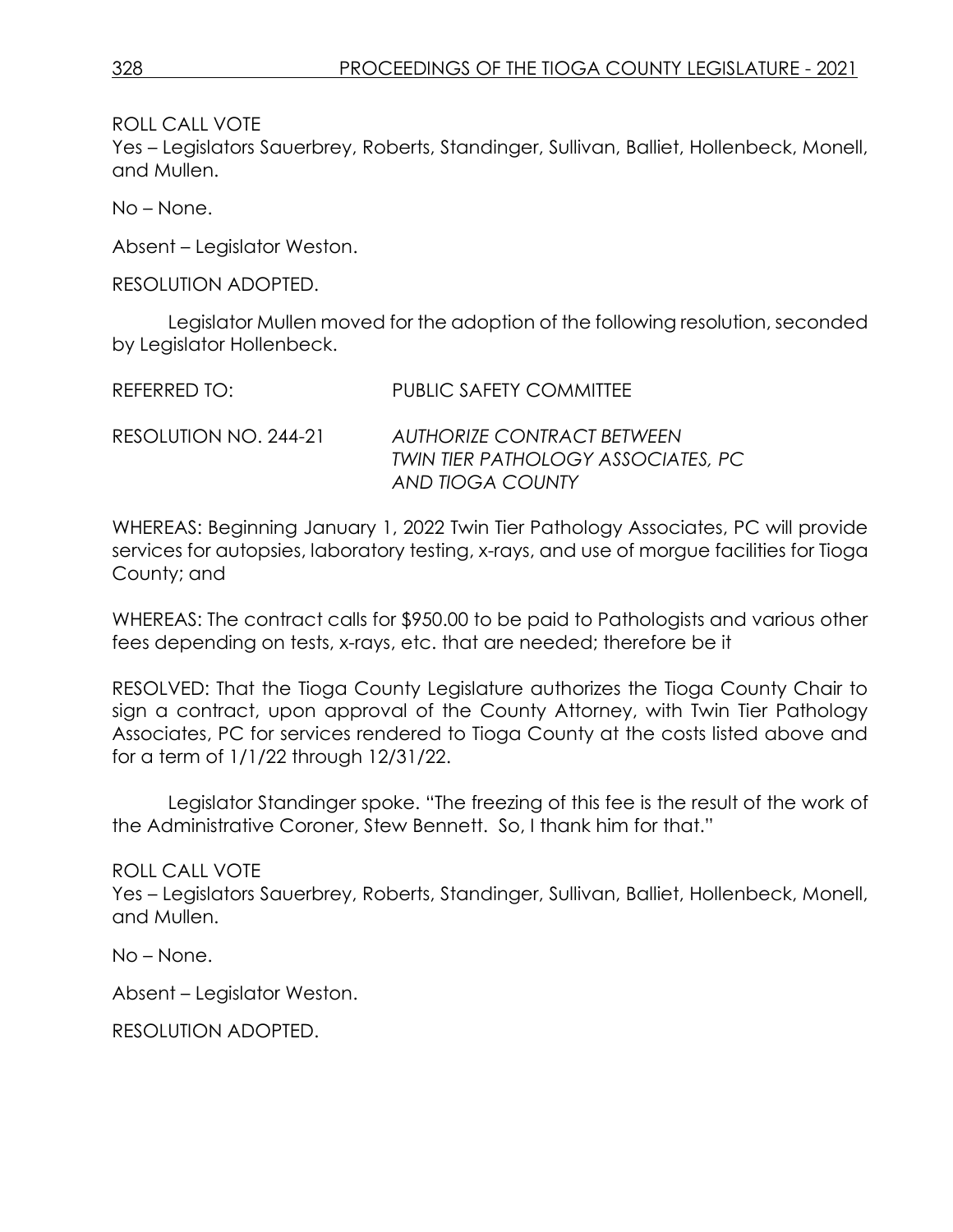Legislator Mullen moved for the adoption of the following resolution, seconded by Legislator Hollenbeck.

| REFERRED TO: I        | PERSONNEL COMMITTEE                                                                          |
|-----------------------|----------------------------------------------------------------------------------------------|
| RESOLUTION NO. 245-21 | AUTHORIZE PURCHASE OF EMPLOYER'S LIABILITY<br>INSURANCE FOR WORKERS' COMPENSATION<br>PROGRAM |

WHEREAS: The Tioga County Self-Insurance Plan's employer's liability insurance policy will expire December 31, 2021; and

WHEREAS: The continuance of an employer's liability insurance policy helps to limit exposure to the Tioga County Self-Insurance Plan; therefore be it

RESOLVED: That the Tioga County Legislature authorizes the purchase of employer's liability insurance, subject to review by the County Attorney, for the period of January 1, 2022 through December 31, 2022 to be paid for out of the 2022 Tioga County Self-Insurance Plan budget.

ROLL CALL VOTE Yes – Legislators Sauerbrey, Roberts, Standinger, Sullivan, Balliet, Hollenbeck, Monell, and Mullen.

No – None.

Absent – Legislator Weston.

RESOLUTION ADOPTED.

Legislator Monell moved for the adoption of the following resolution, seconded by Legislator Hollenbeck.

| REFERRED TO:          | <b>FINANCE/LEGAL COMMITTEE</b>                                                                                |
|-----------------------|---------------------------------------------------------------------------------------------------------------|
| RESOLUTION NO. 246-21 | AUTHORIZE THE SALE OF COUNTY OWNED<br><b>PROPERTY LOCATED IN THE TOWN OF TIOGA</b><br>TO MICHELLE L. STEBBINS |

WHEREAS: Property located in the Town of Tioga assessed to Bryan Tinnel, identified as Tax Map number 106.19-1-18, parcel number 1646, owes 2018, 2019, 2020 and 2021 taxes and is past the last date of redemption; and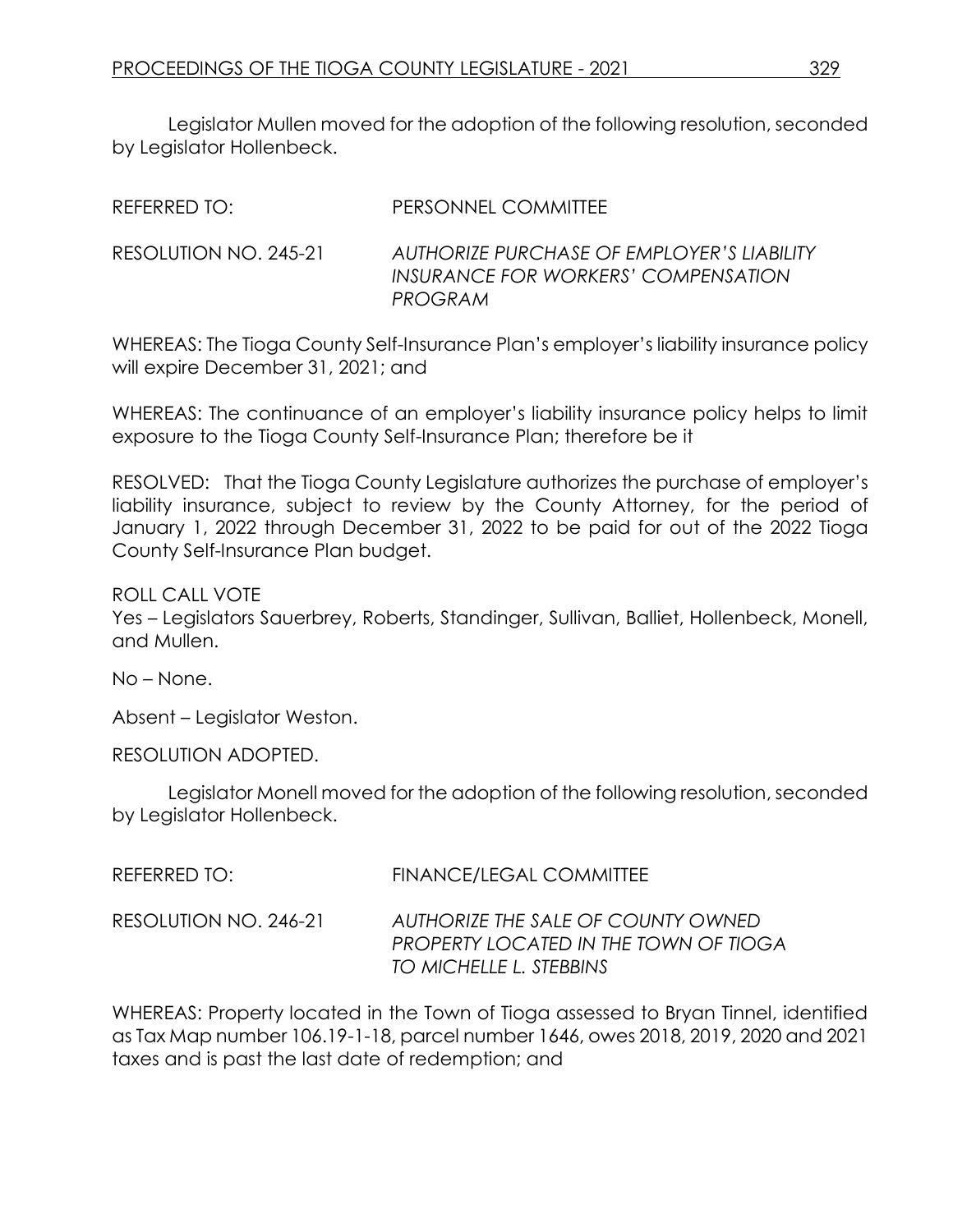WHEREAS: Lory Tinkham was the closing bidder with the winning bid of \$12,500 and placed a \$3,950 deposit paid at the Foreclosure Auction held on October 7, 2021 and has defaulted by not appearing at closing with forfeiture of the \$3,950; and

WHEREAS: The Treasurer has approached the second bidder Michelle L. Stebbins, hereby making an offer to purchase said property for \$12,000, "as is", thereby placing the property back on the tax rolls; therefore be it

RESOLVED: That the County rescinds its previous resolution to sell said property to Lory Tinkham, the closing bidder with \$3,950, paid at the Foreclosure Auction held on October 7, 2021, by Default of Appearance at closing, with forfeiture of the \$3,950; and be it further

RESOLVED: That the Chair of the Tioga County Legislature be and hereby is authorized to sign and record on receipt of \$12,000 and recording costs, a Quit Claim Deed conveying the property assessed to Bryan Tinnel located in the Town of Tioga identified on the Town of Tioga Tax Map as number 106.19-1-18, parcel number 1646, to Michelle L. Stebbins and/or assigns.

ROLL CALL VOTE

Yes – Legislators Sauerbrey, Roberts, Standinger, Sullivan, Balliet, Hollenbeck, Monell, and Mullen.

No – None.

Absent – Legislator Weston.

RESOLUTION ADOPTED.

Legislator Monell moved for the adoption of the following resolution, seconded by Legislator Hollenbeck.

| RESOLUTION NO. 247-21<br>AMEND 2021 BUDGET & | INLI LINNLL IV. | <b>TH V N YULL LLUZ \L_UUZIVIIIIILL</b> |
|----------------------------------------------|-----------------|-----------------------------------------|
| FROM FMAS RESERVE                            |                 | AUTHORIZE APPROPRIATION OF FUNDS        |

REFERRED TO: FINANCE/LEGAL COMMITTEE

WHEREAS: Tioga County established a Financial Management Accounting System (FMAS) Capital Reserve Account; and

WHEREAS: The original contract per Reso 230-14 with Tyler Technologies still had remaining days available for training & additional services from Tyler Technologies, outside the scope of the original contract; and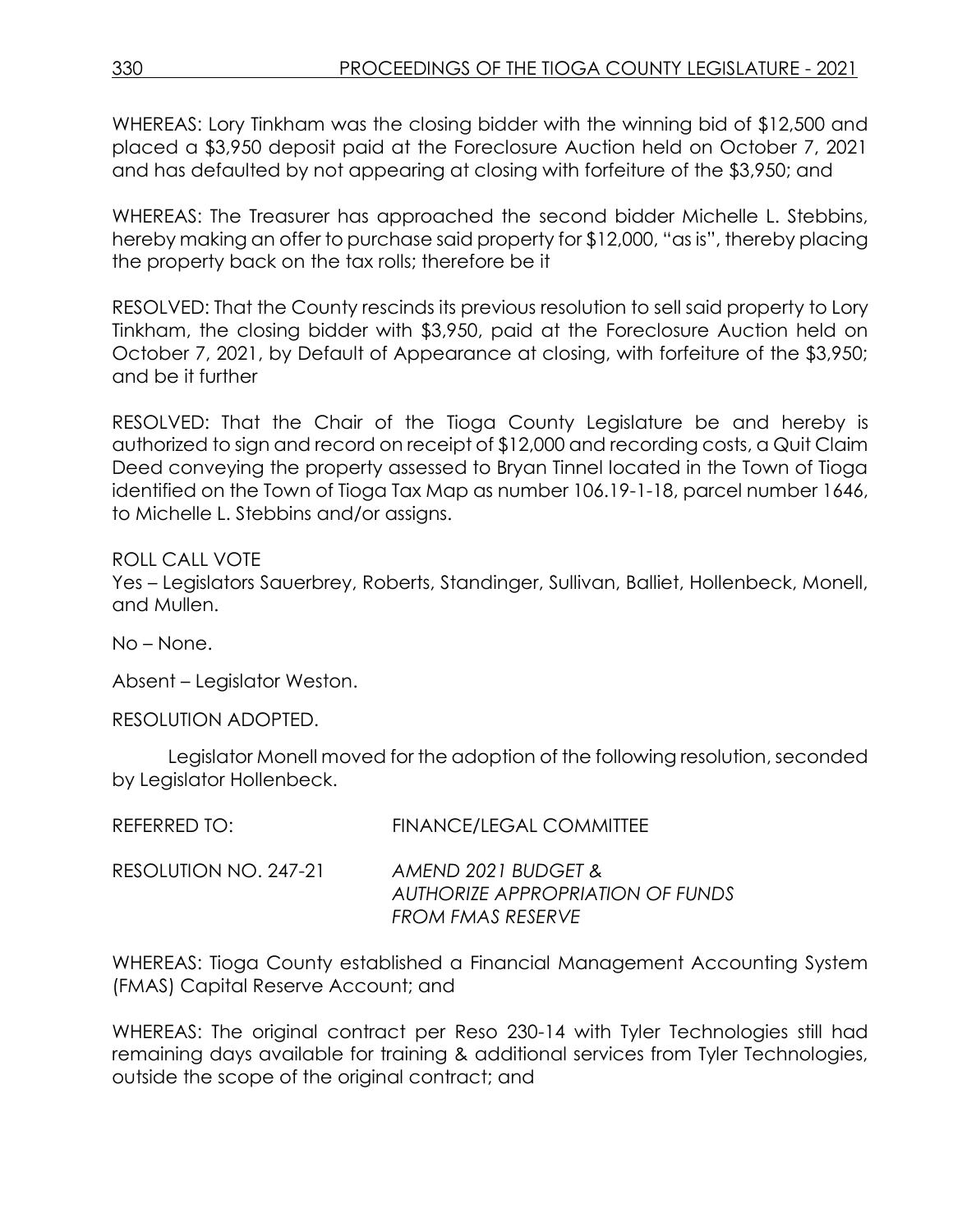WHEREAS: Costs for additional training are to be charged to H1325 540140 Contracted Services as they are associated with the Treasurer's Capital Account; and

WHEREAS: Legislative Approval is needed to modify the 2021 Budget; and

WHEREAS: Costs for the additional implementation should be reimbursed through the Financial Management Accounting System (FMAS) Capital Reserve Account H 387808 which requires appropriating funds from the reserve as well as Legislative approval; therefore be it

RESOLVED: That the additional costs, estimated at \$7,500.00 for Munis Training and Implementation, be funded and the Treasurer's Capital Account be modified as follows:

| FROM: | H 387808                 | <b>FMAS Capital Reserve Account</b> | \$7,500.00 |
|-------|--------------------------|-------------------------------------|------------|
| TO:   | H <sub>1325</sub> 540140 | Treasurers Capital Account          | \$7,500.00 |

### ROLL CALL VOTE

Yes – Legislators Sauerbrey, Roberts, Standinger, Sullivan, Balliet, Hollenbeck, Monell, and Mullen.

No – None.

Absent – Legislator Weston.

RESOLUTION ADOPTED.

Legislator Monell moved for the adoption of the following resolution, seconded by Legislator Hollenbeck.

|                       | <del>▏▎▎</del> ▚▎░▎░▚▀ <i>▎▙▙▀▞</i> ▗▙▕▀▀▛▞▏▓▓▏▏▏▏    |
|-----------------------|-------------------------------------------------------|
| RESOLUTION NO. 248-21 | AWARD 2021 CRIMINAL JUSTICE<br>DISCOVERY REFORM GRANT |
|                       | DISTRICT ATTORNEY                                     |

REFERRED TO: FINANCE/LEGAL COMMITTEE

WHEREAS: The District Attorney's Office has been awarded a grant of \$119,933.00 from the New York State Division of Criminal Justice Services; and

WHEREAS: The grant will be used to offset expenses related to criminal justice services in Tioga County; therefore be it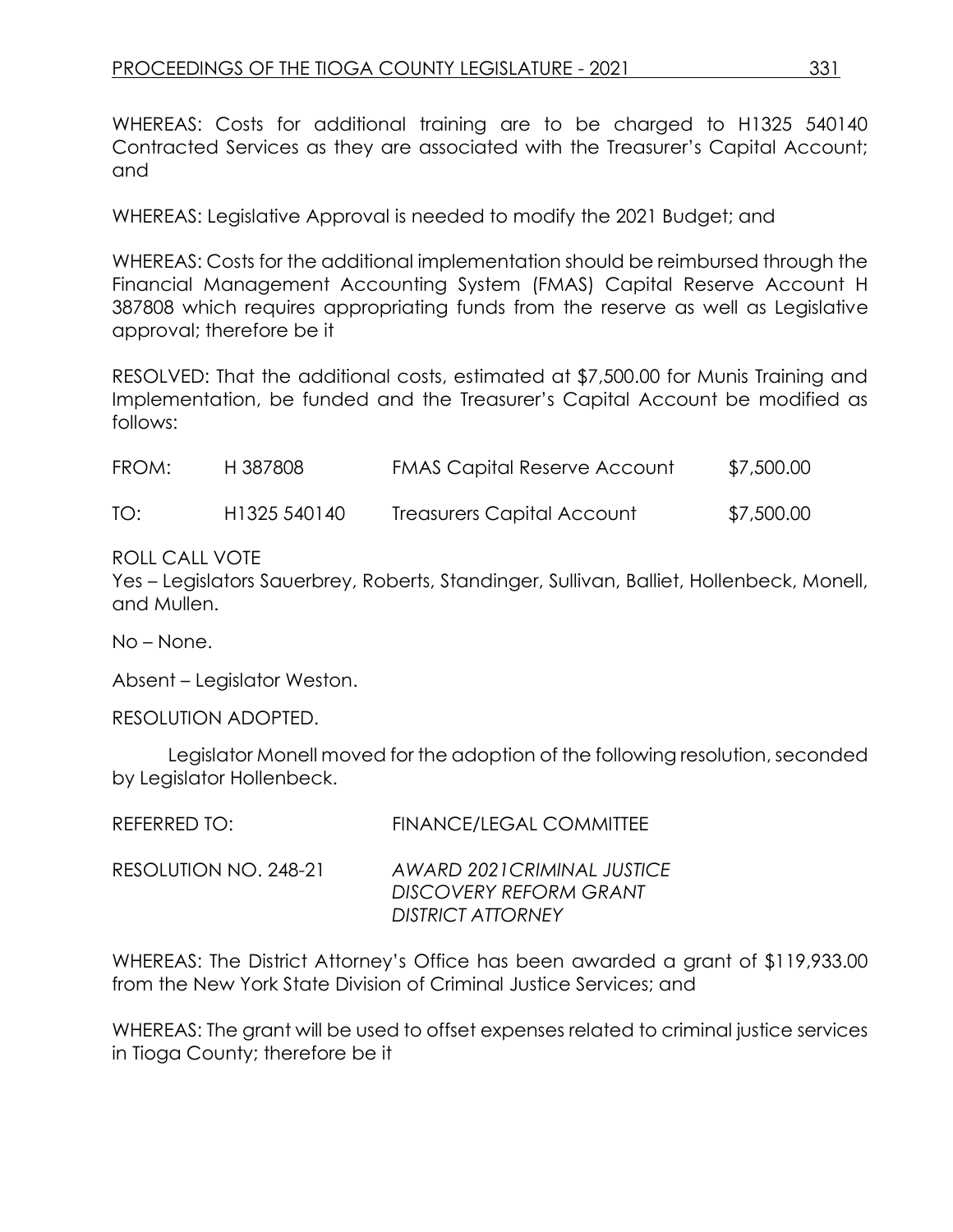RESOLVED: That the District Attorney's budget be allowed to accept the awarded Criminal Justice Discovery Reform Grant in the amount of \$119,933.00.

To: A1165 430891 State Aid Grant-Discovery Reform \$119,933.00

ROLL CALL VOTE

Yes – Legislators Sauerbrey, Roberts, Standinger, Sullivan, Balliet, Hollenbeck, Monell, and Mullen.

No – None.

Absent – Legislator Weston.

RESOLUTION ADOPTED.

Legislator Mullen moved for the adoption of the following resolution, seconded by Legislator Hollenbeck.

REFERRED TO: PUBLIC SAFETY COMMITTEE

RESOLUTION NO. 249-21 *AWARD 2021 EMERGENCY MANAGEMENT PLANNING GRANT (EMPG21) EMERGENCY SERVICES*

WHEREAS: The Tioga County Office of Emergency Services has been awarded a matching grant of \$23,664 by the New York State Division of Homeland Security and Emergency Services (NYSDHSES); and

WHEREAS: The matching grant will be used to offset \$23,664 of budgeted salary costs; therefore be it

RESOLVED: That the Emergency Services Office be allowed to accept the awarded 2021 Emergency Management Planning Grant in the amount of \$23,664 and appropriate it to account A3640.443050.EMPG21 Federal Aid-Civil Defense.

ROLL CALL VOTE

Yes – Legislators Sauerbrey, Roberts, Standinger, Sullivan, Balliet, Hollenbeck, Monell, and Mullen.

No – None.

Absent – Legislator Weston.

RESOLUTION ADOPTED.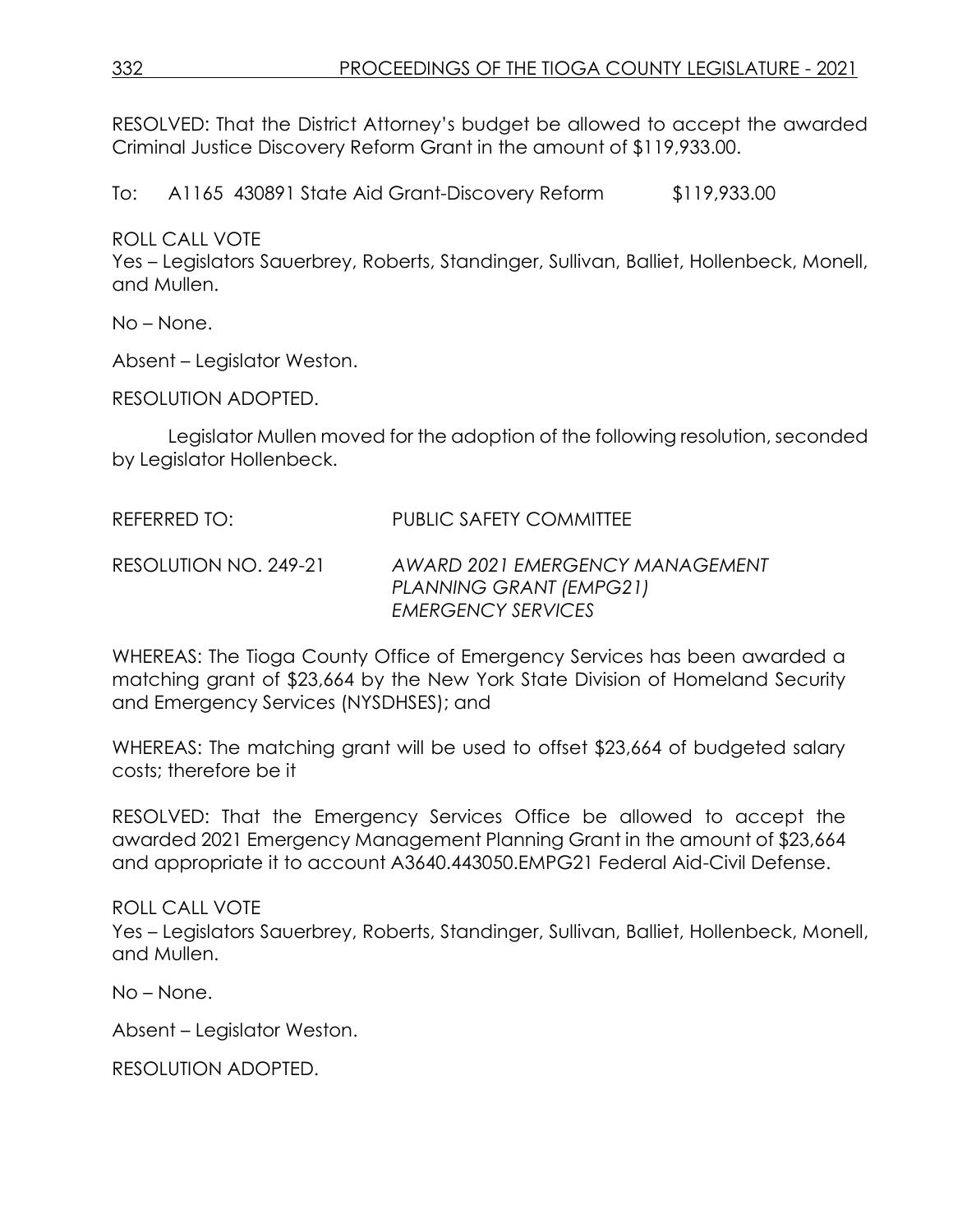Legislator Sullivan moved for the adoption of the following resolution, seconded by Legislator Balliet.

| REFERRED TO: | <b>ITCS COMMITTEE</b><br><b>FINANCE COMMITTEE</b> |
|--------------|---------------------------------------------------|
|              |                                                   |

RESOLUTION NO. 250-21 *AUTHORIZE THE TRANSFER OF FUNDS FOR ITCS*

WHEREAS: ITCS is in need of a standup desk and chair; and

WHEREAS: The funds are available in another account; and

WHEREAS: The Information Technology CIO has approved the purchase of said items; therefore be it

RESOLVED: That the budgeted funds be transferred as follows:

|     | From: A1680 540420           | \$531.00             |
|-----|------------------------------|----------------------|
| To: | A1680 520070<br>A1680 520010 | \$171.00<br>\$360.00 |

#### ROLL CALL VOTE

Yes – Legislators Sauerbrey, Roberts, Standinger, Sullivan, Balliet, Hollenbeck, Monell, and Mullen.

No – None.

Absent – Legislator Weston.

RESOLUTION ADOPTED.

Legislator Monell moved for the adoption of the following resolution, seconded by Legislator Hollenbeck.

| REFERRED TO: |  |  |  | <b>FINANCE COMMITTEE</b> |  |  |
|--------------|--|--|--|--------------------------|--|--|
|              |  |  |  |                          |  |  |

RESOLUTION NO. 251-21 *TRANSFER OF FUNDS 2021BUDGET MODIFICATION COUNTY LIABILITY INSURANCE FUND*

WHEREAS: The funds budgeted for 2021 CI1910 540270 Insurance Premiums will be exceeded in November 2021; and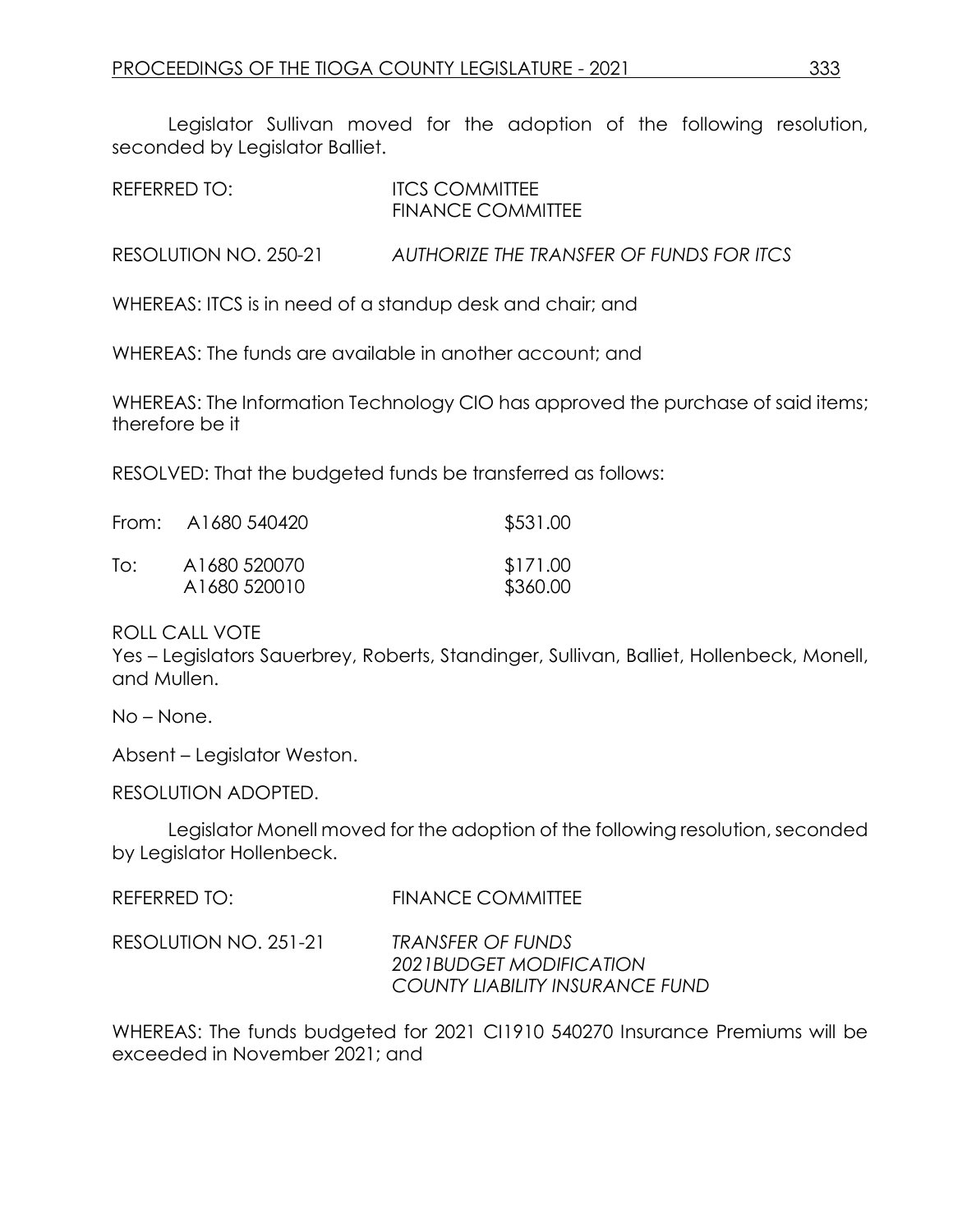WHEREAS: The 2021 CI1930 540270 Liability Claims has budgeted funds available for transfer; and

WHEREAS: Transfer of funds and budget modifications require Legislative approval; therefore be it

RESOLVED: That budgeted funds be transferred as follows:

| From: | CI1930 540270 Insurance Claims   | \$4,000.00 |
|-------|----------------------------------|------------|
| To:   | CI1910 540270 Insurance Premiums | \$4,000.00 |

ROLL CALL VOTE

Yes – Legislators Sauerbrey, Roberts, Standinger, Sullivan, Balliet, Hollenbeck, Monell, and Mullen.

No – None.

Absent – Legislator Weston.

RESOLUTION ADOPTED.

Legislator Hollenbeck moved for the adoption of the following resolution, seconded by Legislator Balliet.

| REFERRED TO:          | PERSONNEL COMMITTEE<br><b>FINANCE COMMITTEE</b> |
|-----------------------|-------------------------------------------------|
| RESOLUTION NO. 252-21 | TRANSFER OF FUNDS                               |

*WORKERS' COMPENSATION* WHEREAS: The Tioga County Self-Insurance Plan has received notification from Midwest Employers Casualty Company that an audit of the payroll figures for the

period of January 1, 2020 through January 1, 2021 submitted for our workers' compensation Specific Excess Insurance has resulted in additional premium due in the amount of \$13,109.00; and

WHEREAS: There is currently only \$8,409.00 remaining in S1722.40 (540270) Insurance-Liability; therefore be it

RESOLVED: That the following sums be transferred:

| From: Workers' Compensation Account \$1720.40 (540380) | \$4,700.00 |
|--------------------------------------------------------|------------|
|--------------------------------------------------------|------------|

To: Workers' Compensation Account S1722.40 (540270) \$4,700.00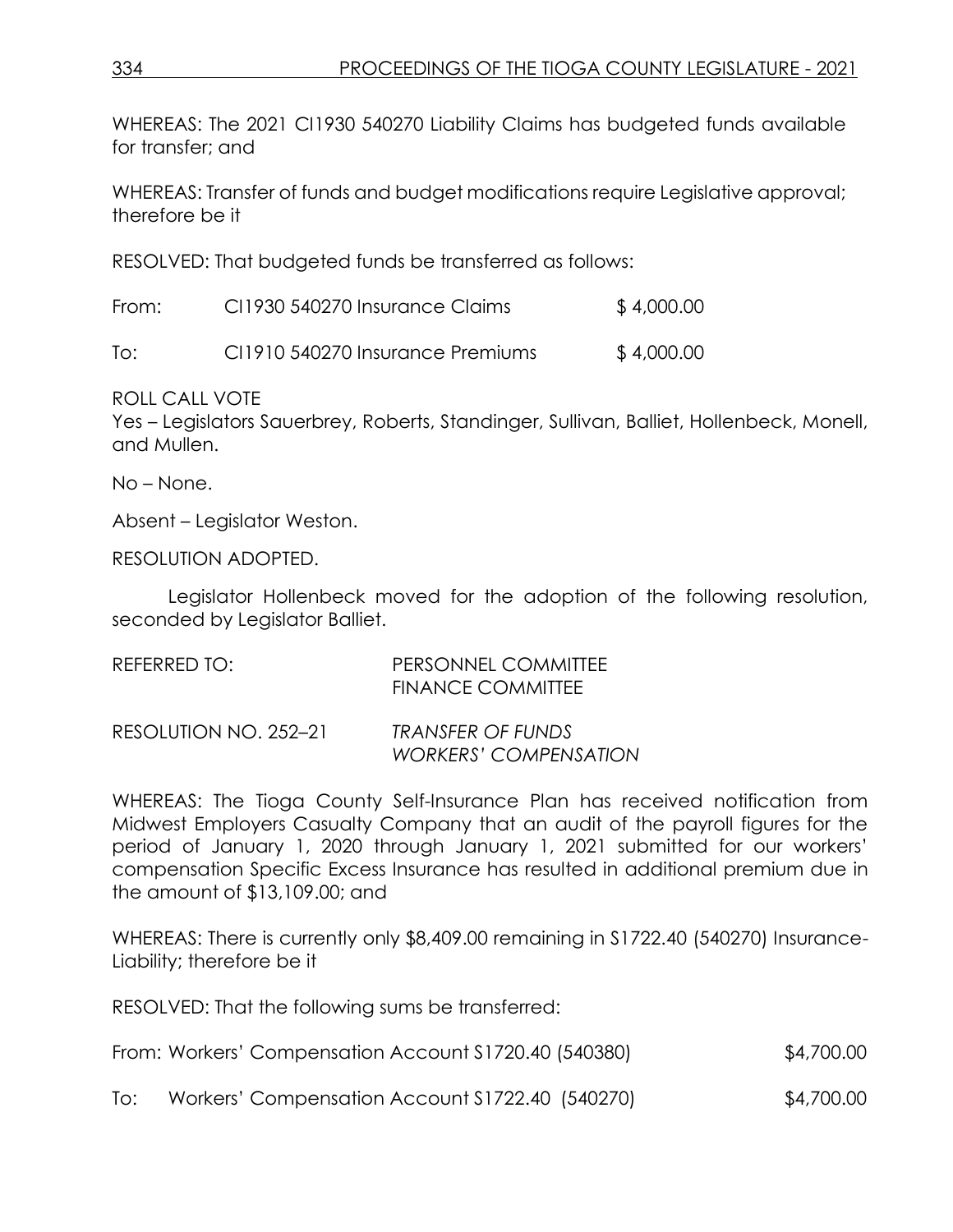ROLL CALL VOTE

Yes – Legislators Sauerbrey, Roberts, Standinger, Sullivan, Balliet, Hollenbeck, Monell, and Mullen.

No – None.

Absent – Legislator Weston.

RESOLUTION ADOPTED.

Legislator Standinger moved for the adoption of the following resolution, seconded by Legislator Sullivan.

| REFERRED TO:          | <b>HEALTH &amp; HUMAN SERVICES COMMITTEE</b><br><b>FINANCE COMMITTEE</b> |
|-----------------------|--------------------------------------------------------------------------|
| RESOLUTION NO. 253-21 | TRANSFER OF FUNDS<br><b>BUDGET MODIFICATION</b>                          |
|                       |                                                                          |
|                       | <b>MENTAL HYGIENE</b>                                                    |

WHEREAS: Tioga County Mental Hygiene (TCMH) has received a request for an ergonomic chair accompanied by a doctor's note for one of its employees; and

WHEREAS: TCMH has determined other chairs in the clinic are in need of replacement at this time; and

WHEREAS: TCMH has determined the amount of additional funding needed to fulfil this request within its own budget, yet this will require a budget modification and transfer of funds; and

WHEREAS: Transfer of funds requires Legislative approval; therefore be it

RESOLVED: That the Mental Hygiene budget be modified and funds be transferred as follows:

|     | From: A4310 540130 Contracts | \$1,000.00 |
|-----|------------------------------|------------|
| To: | A4309 520070 Chairs          | \$1,000.00 |

#### ROLL CALL VOTE

Yes – Legislators Sauerbrey, Roberts, Standinger, Sullivan, Balliet, Hollenbeck, Monell, and Mullen.

No – None.

Absent – Legislator Weston.

RESOLUTION ADOPTED.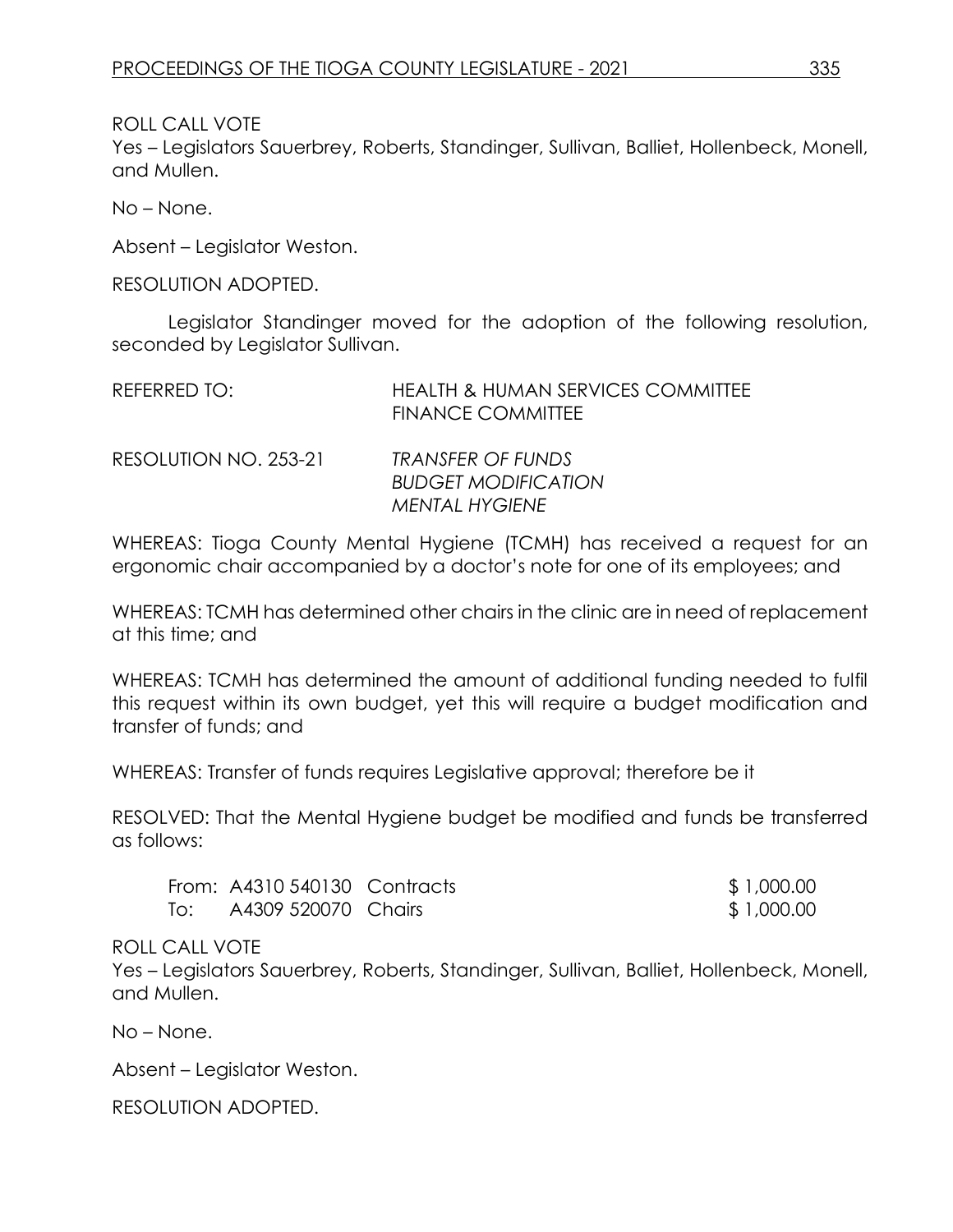Legislator Standinger moved for the adoption of the following resolution, seconded by Legislator Sullivan.

| REFERRED TO:          | <b>HEALTH &amp; HUMAN SERVICES COMMITTEE</b><br>FINANCE COMMITTEE  |
|-----------------------|--------------------------------------------------------------------|
| RESOLUTION NO. 254-21 | APPROPRIATION OF FUNDS AND<br>AMEND 2021 BUDGET<br>SOCIAL SERVICES |

WHEREAS: Due to supplemental LIHEAP funds received under the American Rescue Plan Act (ARPA) of 2021, districts are receiving additional 2020-2021 allocations from the Office of Temporary and Disability Assistance for HEAP administrative costs; and

WHEREAS: The department has identified the need to replace desktop scanners and a fax machine; and

WHEREAS: Appropriation of funds and budget modification requires legislative approval; therefore be it

RESOLVED: That funding be appropriated as follows:

| From: A6010.446100 Federal Aid: Administration | \$25,000                      |          |
|------------------------------------------------|-------------------------------|----------|
| To:                                            | A6010.520200 Office Equipment | \$25,000 |

ROLL CALL VOTE

Yes – Legislators Sauerbrey, Roberts, Standinger, Sullivan, Balliet, Hollenbeck, Monell, and Mullen.

No – None.

Absent – Legislator Weston.

RESOLUTION ADOPTED.

Legislator Standinger moved for the adoption of the following resolution, seconded by Legislator Sullivan.

| <b>HEALTH &amp; HUMAN SERVICES COMMITTEE</b><br><b>FINANCE COMMITTEE</b> |
|--------------------------------------------------------------------------|
| APPROPRIATION OF FUNDS AND<br>AMEND 2021 BUDGET<br>SOCIAL SERVICES       |
|                                                                          |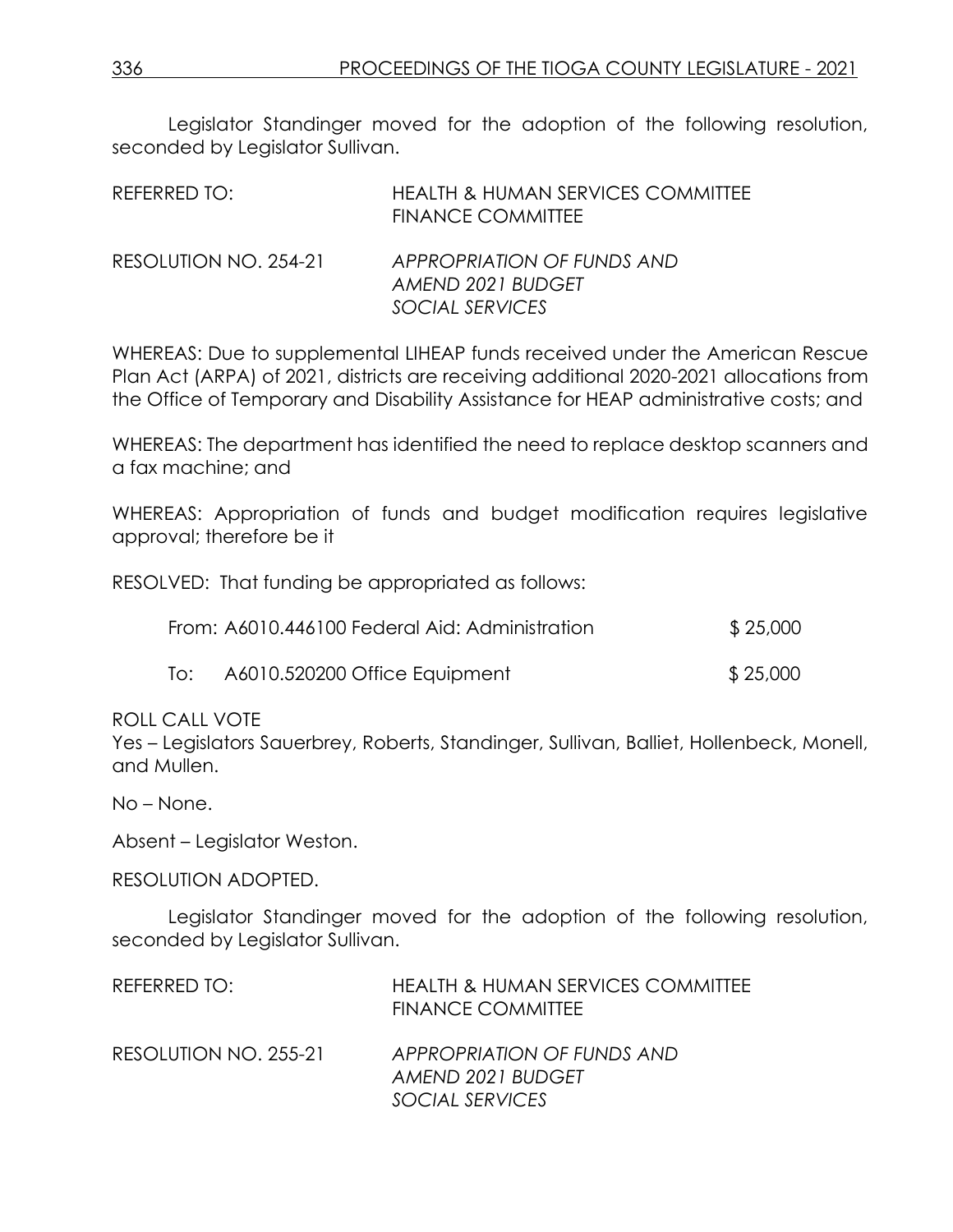WHEREAS: Additional funding has been awarded to Tioga County Department of Social Services from the Office of Children and Family Services for Non-Residential Domestic Violence Services; and

WHEREAS: A New Hope Center is the approved Non-Residential Domestic Violence Program in Tioga County; and

WHEREAS: Appropriation of funds and budget modification requires legislative approval; therefore be it

RESOLVED: That funding be appropriated as follows:

|     | From: A6010.446100 Federal Aid: Administration | \$41,418 |
|-----|------------------------------------------------|----------|
| To: | A6010.540140 Contracting Services              | \$41,418 |

And be it further

RESOLVED: Available funds on 12/31 of the original \$41,418 will be carried forward into the New Year.

ROLL CALL VOTE

Yes – Legislators Sauerbrey, Roberts, Standinger, Sullivan, Balliet, Hollenbeck, Monell, and Mullen.

No – None.

Absent – Legislator Weston.

RESOLUTION ADOPTED.

Legislator Standinger moved for the adoption of the following resolution, seconded by Legislator Sullivan.

| REFERRED TO:          | <b>HEALTH &amp; HUMAN SERVICES</b><br><b>FINANCE COMMITTEE</b>     |
|-----------------------|--------------------------------------------------------------------|
| RESOLUTION NO. 256-21 | APPROPRIATION OF FUNDS AND<br>AMEND 2021 BUDGET<br>SOCIAL SERVICES |

WHEREAS: The County of Tioga has received Federal 5311 funds granted by the Federal Transit Administration and the New York State Department of Transportation; and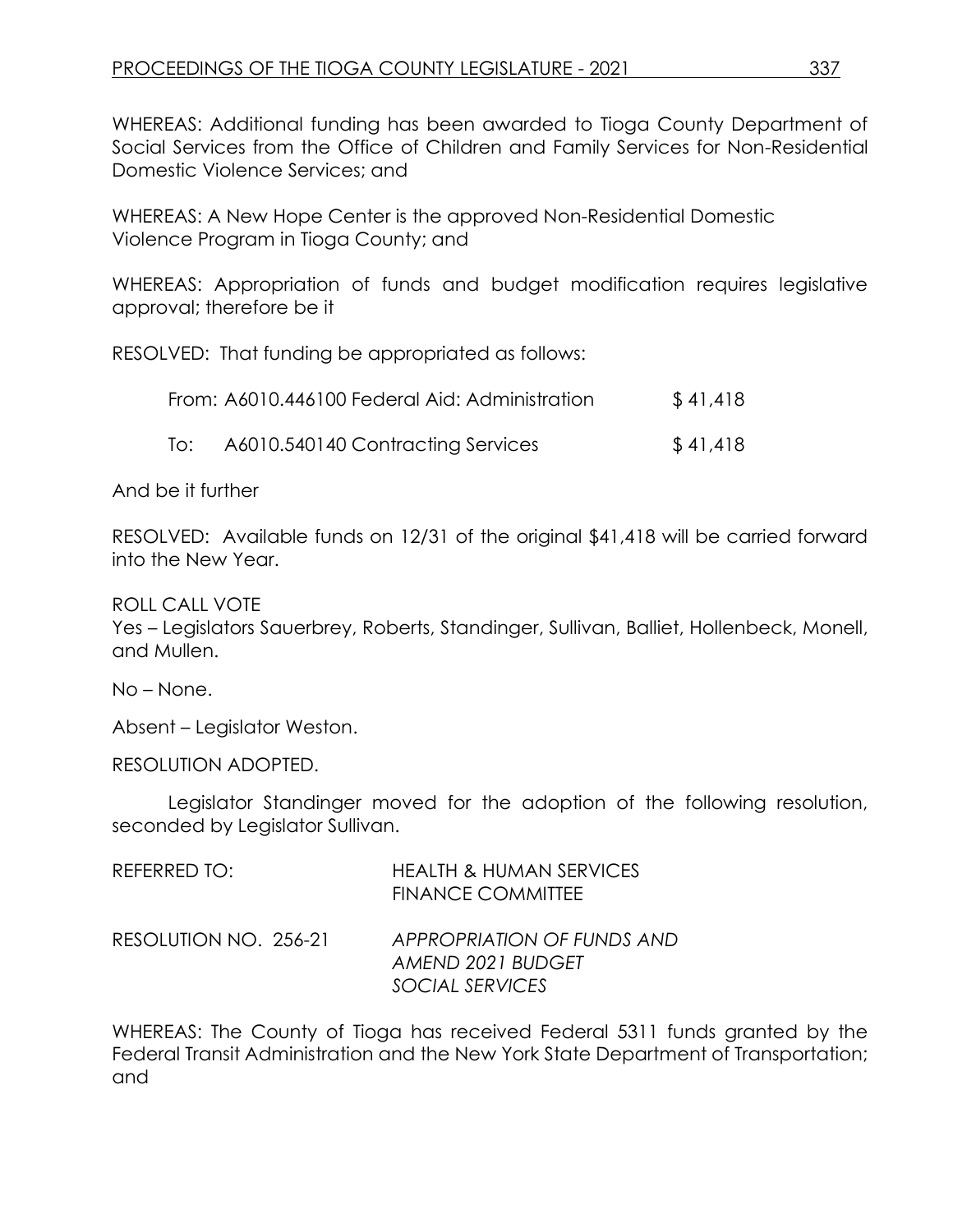WHEREAS: Federal Transit Administration and New York State Department of Transportation have granted these funds to be used to support mobility management services; and

WHEREAS: Tioga County has a contract with Rural Health Network of South Central New York to provide these services; and

WHEREAS: Appropriation of funds and budget modification requires legislative approval; therefore be it

RESOLVED: That funding be appropriated as follows:

| A 5630.430900 State Aid-Transportation   | \$92,617.00  |
|------------------------------------------|--------------|
| A 5630.440900 Federal Aid-Transportation | \$740,922.00 |
| A 5630.540140 Contracting Services       | \$833,539.00 |

And be it further

RESOLVED: Available funds on 12/31 of the original \$833,539.00 will be carried forward into the New Year.

ROLL CALL VOTE

Yes – Legislators Sauerbrey, Roberts, Standinger, Sullivan, Balliet, Hollenbeck, Monell, and Mullen.

No – None.

Absent – Legislator Weston.

RESOLUTION ADOPTED.

Legislator Mullen moved for the adoption of the following resolution, seconded by Legislator Hollenbeck.

| REFERRED TO:          | <b>PUBLIC SAFETY COMMITTEE</b><br><b>FINANCE COMMITTEE</b>                                                            |
|-----------------------|-----------------------------------------------------------------------------------------------------------------------|
| RESOLUTION NO. 257-21 | <b>APPROPRIATION OF FUNDS</b><br>2021-2022 NYS STOP DWI<br><b>HIGH VISIBILITY ENGAGEMENT GRANT</b><br><b>STOP DWI</b> |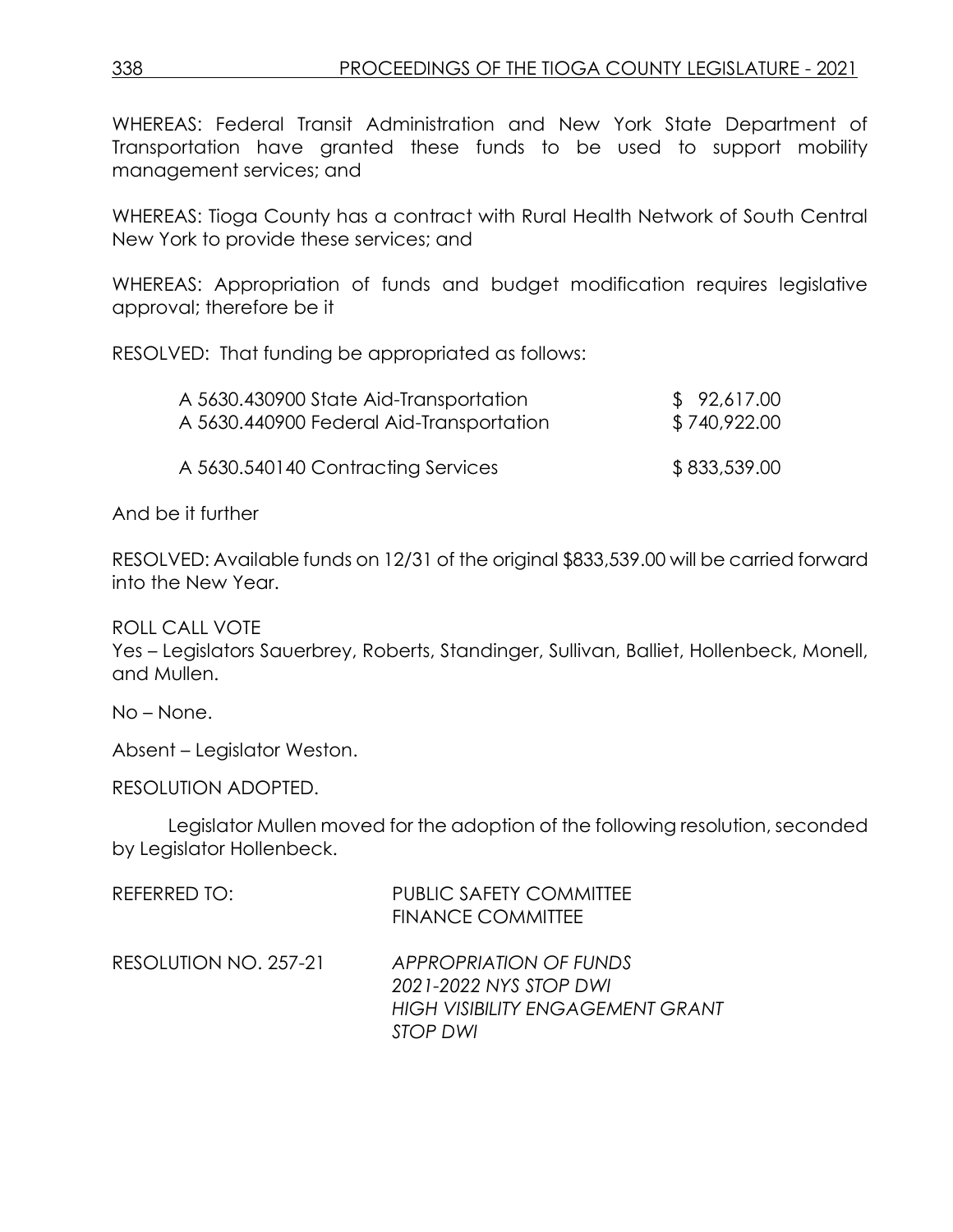WHEREAS: The NYS STOP-DWI Foundation Board has awarded a High Visibility Engagement grant of \$15,000 (contract #C002527) to Tioga County STOP-DWI; and

WHEREAS: Appropriation of funds and budget modification requires Legislative approval; therefore be it

RESOLVED: That the 2021-2022 NYS STOP DWI High Visibility Engagement grant (contract #C002527) be appropriated as follows:

| FROM: A3315-445890-CRK21 Federal Aid-Other Transp NPSP |  | \$15,000 |
|--------------------------------------------------------|--|----------|
|                                                        |  |          |

TO: A3315-540590-CRK21 Services Rendered-STOP DWI \$15,000

ROLL CALL VOTE

Yes – Legislators Sauerbrey, Roberts, Standinger, Sullivan, Balliet, Hollenbeck, Monell, and Mullen.

No – None.

Absent – Legislator Weston.

RESOLUTION ADOPTED.

Legislator Roberts moved for the adoption of the following resolution, seconded by Legislator Monell.

| REFERRED TO:          | PUBLIC WORKS COMMITTEE<br>FINANCE COMMITTEE                              |
|-----------------------|--------------------------------------------------------------------------|
| RESOLUTION NO. 258-21 | AMEND CAPITAL BUDGET AND<br>TRANSFER FUNDS FOR FIRE TRUCK – PUBLIC WORKS |

WHEREAS: The Commissioner of Public Works has budgeted for the purchase of a fire truck within the 2022 Capital Budget; and

WHEREAS: The Newark Valley Fire Department has a used fire truck in good working order that they are selling now; and

WHEREAS: Cost savings was achieved in another 2021 Capital Reserve Budget line and legislative approval is needed to authorize all Capital Reserve expenses and Capital Budget Amendments and Transfers; therefore be it

RESOLVED: That the Tioga County Legislature authorize the following transfer of funds and amend the Capital Budget: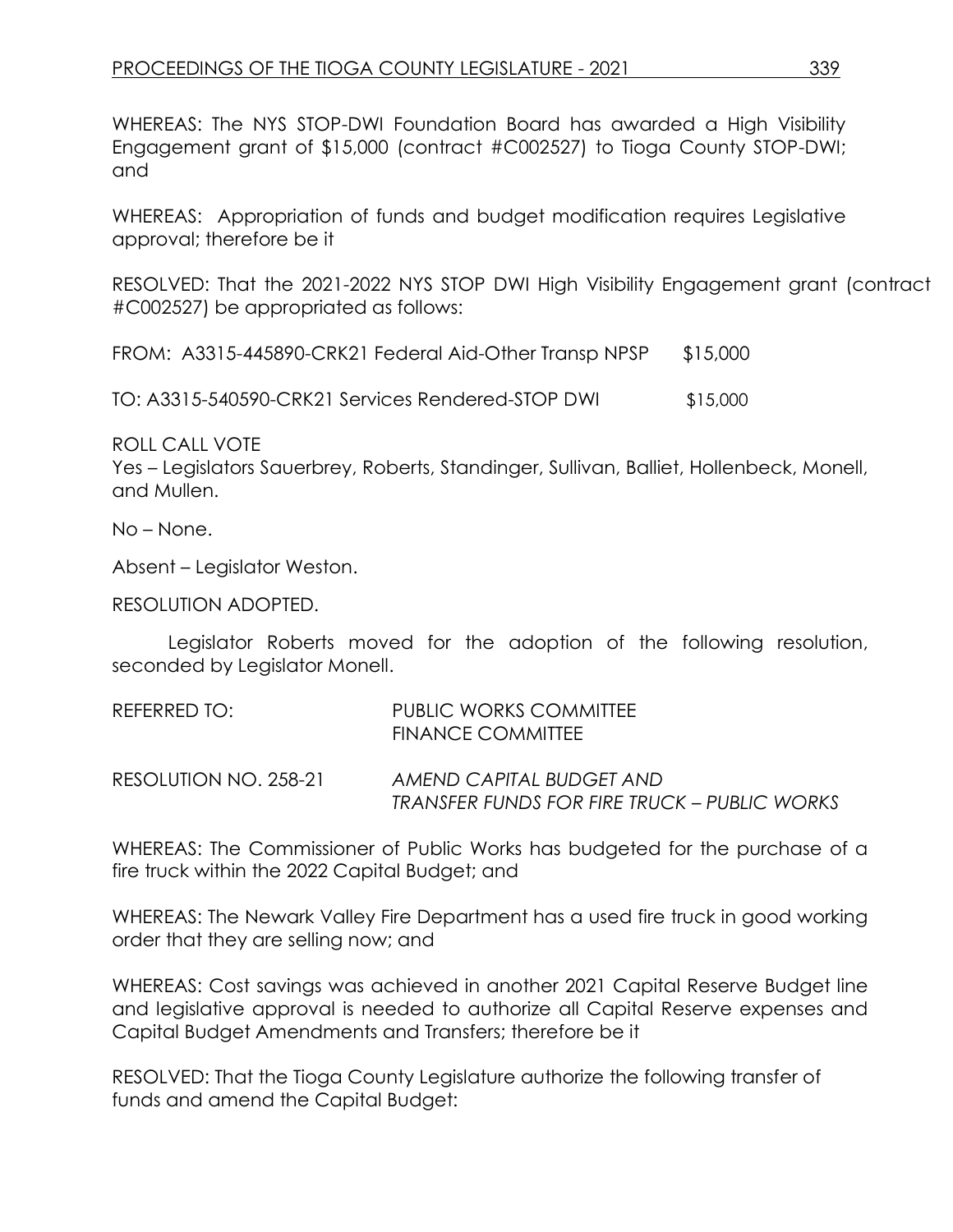|     | From: H5130.521910 | Chipper    | \$22,000.00 |
|-----|--------------------|------------|-------------|
| To: | H5130.521063       | Fire Truck | \$22,000.00 |

Legislator Standinger spoke. "The purpose of this fire truck, which some may question but I do not, is to help maintain the bridges by cleaning salt and other debris off of them. I think this is an innovative way to handle the situation and make our bridges last longer."

ROLL CALL VOTE

Yes – Legislators Sauerbrey, Roberts, Standinger, Sullivan, Balliet, Hollenbeck, Monell, and Mullen.

No – None.

Absent – Legislator Weston.

RESOLUTION ADOPTED.

Legislator Hollenbeck moved for the adoption of the following resolution, seconded by Legislator Monell.

REFERRED TO: PERSONNEL COMMITTEE

LEGISLATIVE WORKSESSION LEGAL/FINANCE COMMITTEE

RESOLUTION NO. 259-21 *RATIFY COLLECTIVE BARGAINING AGREEMENT (CSEA)*

WHEREAS**:** Tioga County and CSEA Unit #8850 have been negotiating a successor agreement to the 2018-2020 collective bargaining agreement; and

WHEREAS: The parties had previously reached an agreement to extend the 2020 terms through 2021 in light of the pandemic and financial uncertainties resulting therefrom; and

WHEREAS**:** The CSEA members ratified an agreement for 2021 – 2024 at a vote on October 13, 2021; therefore be it

RESOLVED: That the County Legislature hereby ratifies the 2021-2024 Collective Bargaining Agreement; and be it further

RESOLVED: That the Chair of the Legislature, along with the Sheriff, is authorized to sign the Agreement as a joint employer; and be it further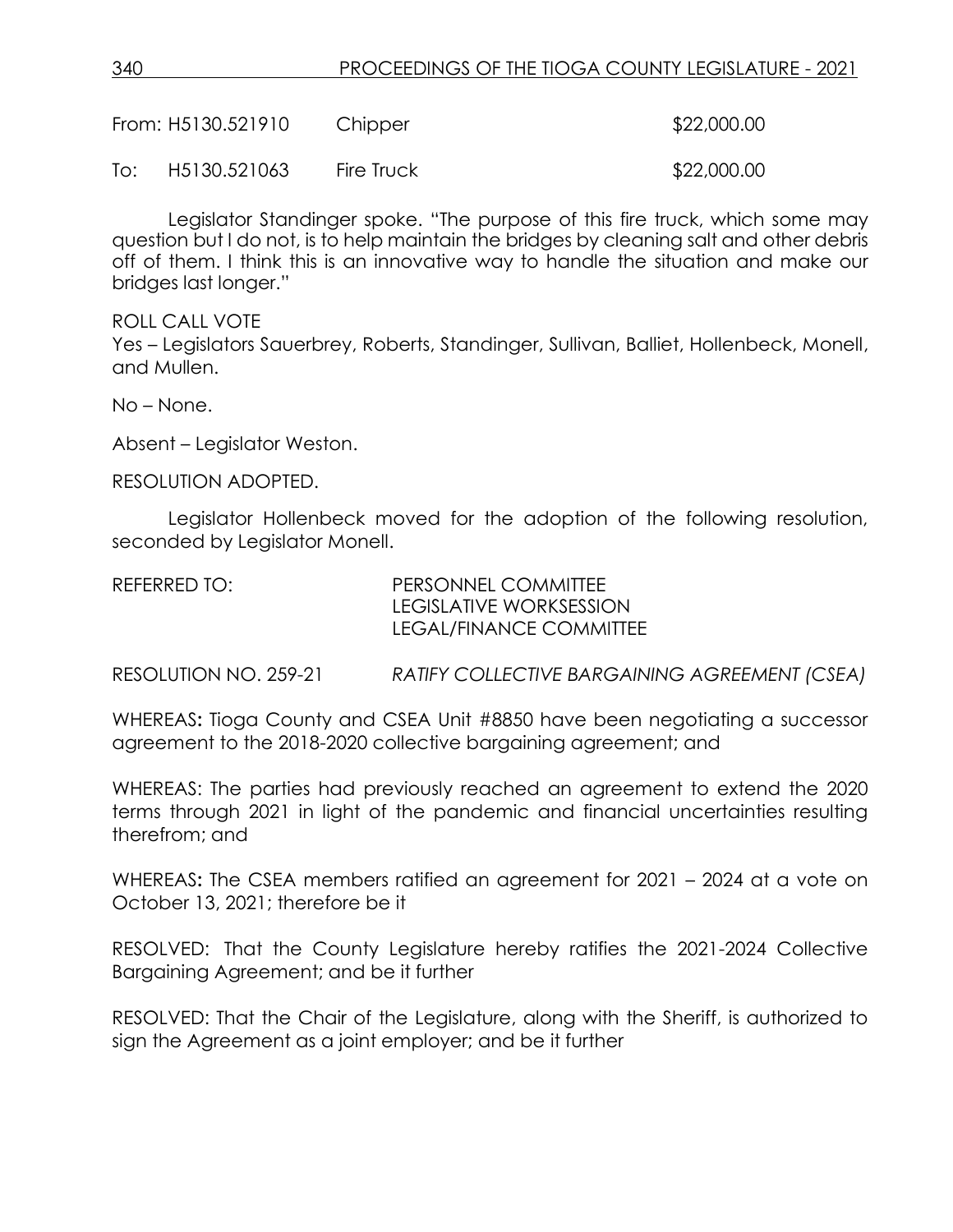RESOLVED: That the County Legislature does hereby agree to implement the funds necessary to carry out the terms and provisions of said contract

ROLL CALL VOTE

Yes – Legislators Sauerbrey, Roberts, Standinger, Sullivan, Balliet, Hollenbeck, Monell, and Mullen.

No – None.

Absent – Legislator Weston.

RESOLUTION ADOPTED.

Legislator Mullen moved for the adoption of the following resolution, seconded by Legislator Hollenbeck.

| REFERRED TO:          | <b>PUBLIC SAFETY COMMITTEE</b><br>PERSONNEL COMMITTEE   |
|-----------------------|---------------------------------------------------------|
| RESOLUTION NO. 260-21 | ABOLISH AND CREATE POSITIONS<br><b>SHERIFF'S OFFICE</b> |

WHEREAS: Legislative approval is required to abolish and create any position within a Tioga County department or office; and

WHEREAS: After discussing with the Personnel Officer, the Sheriff has determined he can better address staffing needs and workload by abolishing certain vacant parttime positions in order to create a full-time Cook position; therefore be it

RESOLVED: That one (1) vacant, part-time Cook position (\$15.05 per hour) and one (1) one vacant part-time Deputy Sheriff position (\$20.55 per hour) shall be abolished effective November 10, 2021; and be it further

RESOLVED: That one (1) full-time Cook position (\$39,918 per year) shall be created effective November 10, 2021; and be it further

RESOLVED: That the Sheriff's 2021 authorized full-time headcount shall increase to 108 and his part-time headcount shall decrease to 7.

ROLL CALL VOTE

Yes – Legislators Sauerbrey, Roberts, Standinger, Sullivan, Balliet, Hollenbeck, Monell, and Mullen.

No – None.

Absent – Legislator Weston.

RESOLUTION ADOPTED.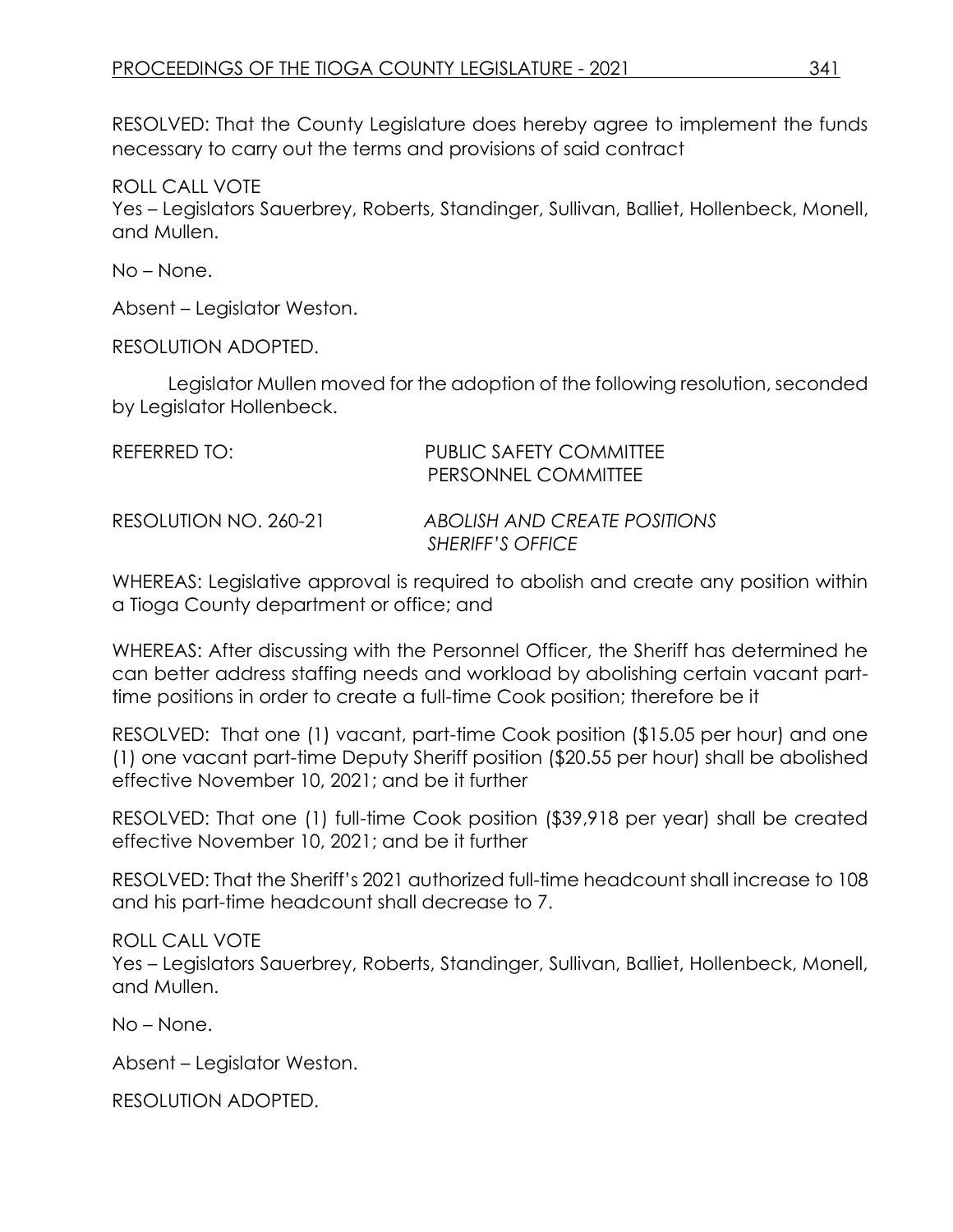Legislator Mullen moved for the adoption of the following resolution, seconded by Legislator Hollenbeck.

| REFERRED TO:          | <b>PUBLIC SAFETY COMMITTEE</b><br>PERSONNEL COMMITTEE                                                                                    |
|-----------------------|------------------------------------------------------------------------------------------------------------------------------------------|
| RESOLUTION NO. 261-21 | <b>AUTHORIZE CREATION OF POSITIONS:</b><br>ONE (1) SKILLS INSTRUCTOR (PT) AND<br>ONE (1) VICTIM HELPER (PT)<br><b>EMERGENCY SERVICES</b> |

WHEREAS: Legislative approval is required for position reclassifications; and

WHEREAS: A need exists to create additional part-time positions for staff to work within the Department of Emergency Services' training program for Emergency Medical Technicians; and

WHEREAS: The Director of Emergency Services submitted a New Position Duties Statement to create the additional positions and the Personnel Officer has determined the appropriate classifications; therefore be it

RESOLVED: That the Legislature hereby authorizes the creation of one (1) Skills Instructor (PT) at the hourly rate of \$13.11, and one (1) Victim Helper (PT) at the hourly rate of \$12.50 retroactive to September 26, 2021; and be it further

RESOLVED: That the Department of Emergency Services' authorized headcount for 2021 shall increase from 8 to 10.

ROLL CALL VOTE Yes – Legislators Sauerbrey, Roberts, Standinger, Sullivan, Balliet, Hollenbeck, Monell, and Mullen.

No – None.

Absent – Legislator Weston.

RESOLUTION ADOPTED.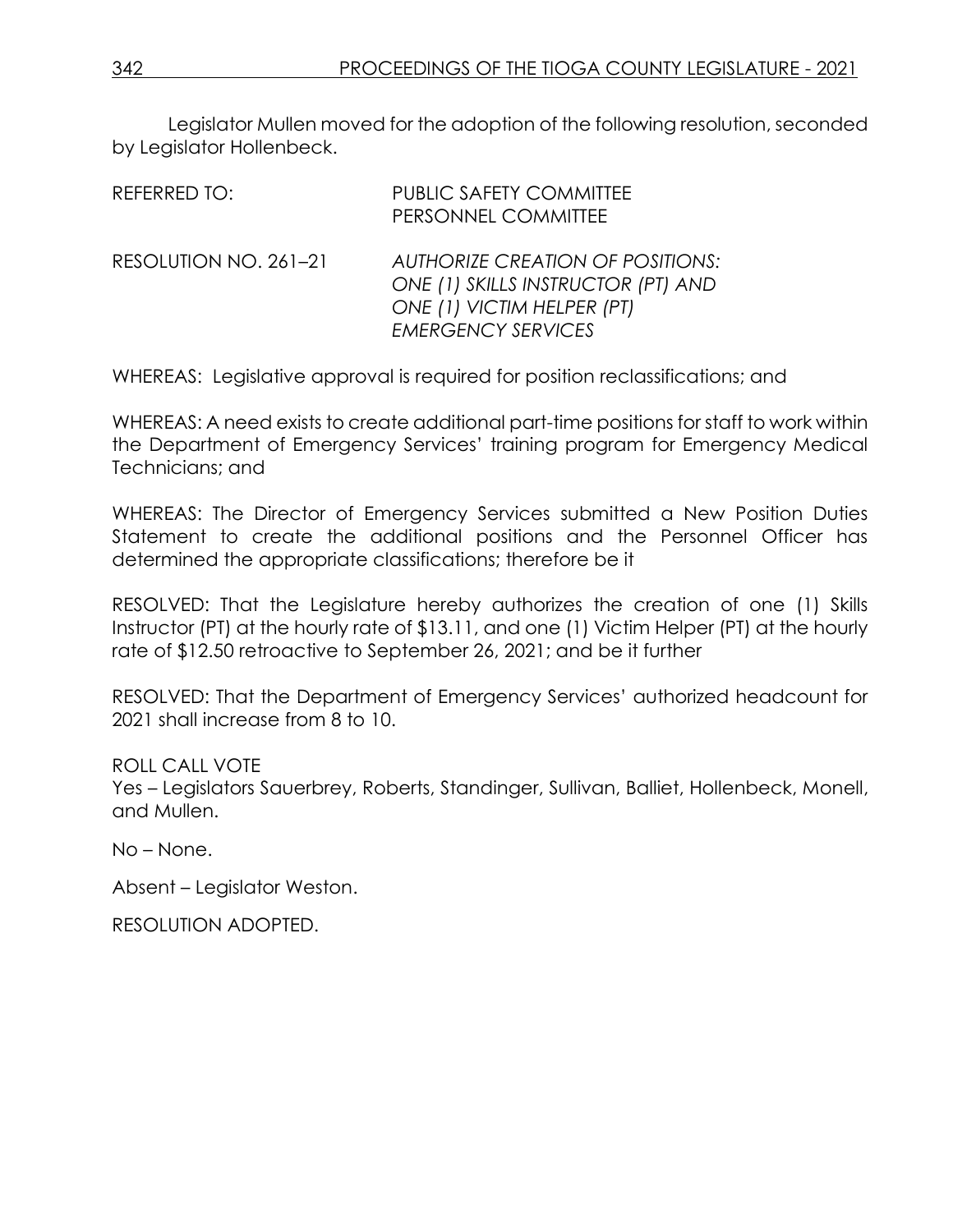Legislator Balliet moved for the adoption of the following resolution, seconded by Legislator Hollenbeck.

| REFERRED TO:          | ADMINISTRATIVE SERVICES COMMITTEE<br>PERSONNEL COMMITTEE                                                                                       |
|-----------------------|------------------------------------------------------------------------------------------------------------------------------------------------|
| RESOLUTION NO. 262-21 | AUTHORIZE SALARY REALLOCATION WITHIN<br>CSEA SALARY SCHEDULE FOR TITLES WITHIN<br>DEPARTMENT OF MOTOR VEHICLES<br><b>COUNTY CLERK'S OFFICE</b> |

WHEREAS: Legislative approval is required for a title's salary reallocation; and

WHEREAS: On September 8, 2021, the Personnel Department received position description questionnaires from Joyce Costantini, Supervisor Motor Vehicle Bureau (CSEA SGVII, \$36,622-\$37,322); Lisa Chandler, Principal Motor Vehicle License Clerk (CSEA SG VI, \$32,286-\$32,986); Cheryl Heffernan, Robert Palanza, Alicia Ross, and Willetta Ryder, Motor Vehicle License Clerks (CSEA SG IV, \$28,352–29,052) all of whom work within the Department of Motor Vehicles under the County Clerk's Office; and

WHEREAS: A desk audit occurred and involved the review of work tasks performed by the employees as well as current salary allocation; and

WHEREAS: The Personnel Officer has made a determination that due to the supervisory functions (evaluations, leave time approvals, involvement with disciplinary matters, and transaction audits) of the Supervisor of Motor Vehicle Bureau title; the knowledge base requirements and training responsibilities of the Principal Motor Vehicle License Clerk; and the level of customer service interaction of the Motor Vehicle License Clerks in comparison with other titles within the current CSEA salary grade structure, there is justification to request a salary reallocation; therefore be it

RESOLVED: That the title of Supervisor Motor Vehicle Bureau shall be reallocated from CSEA Salary Grade VII to CSEA Salary Grade XI (\$44,572-45,272); the title of Principal Motor Vehicle License Clerk shall be reallocated from CSEA Salary Grade VI to CSEA Salary Grade VII (\$36,622-\$37,322); the title of Senior Motor Vehicle License Clerk shall be reallocated from CSEA Salary Grade V to CSEA Salary Grade VI (\$32,286-\$32,986); and Motor Vehicle License Clerk shall be reallocated from CSEA Salary Grade IV to CSEA Salary Grade V (\$29,918-\$30,618) effective retroactive to September 8, 2021; and be it further

RESOLVED: That the 2021 annual salaries of current incumbents in said titles shall increase as follows: Joyce Costantini, \$7,950; Lisa Chandler, \$4,336; Cheryl Heffernan, Robert Palanza, Alicia Ross, and Willetta Ryder, \$1,566 (each), effective retroactive to September 8, 2021.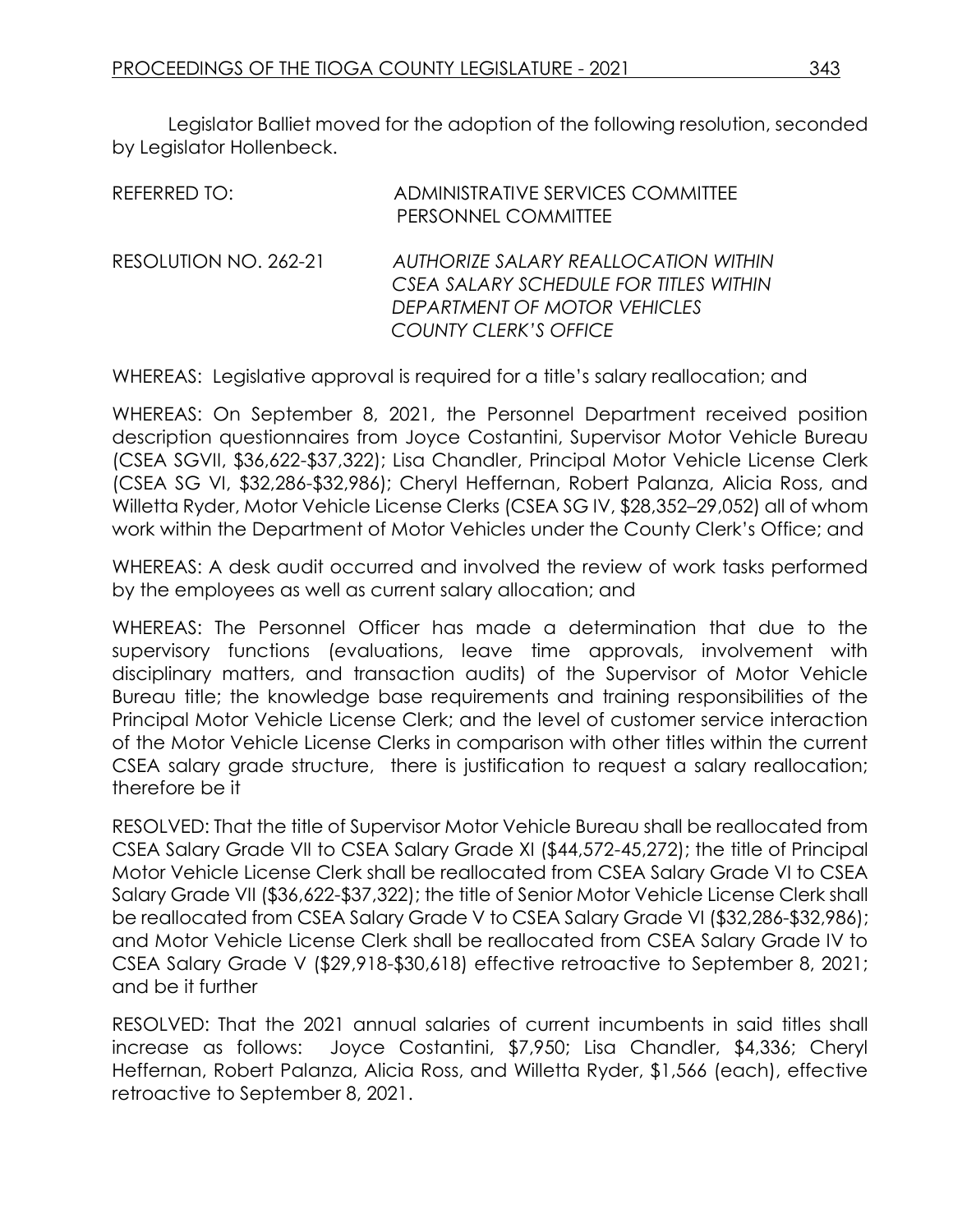ROLL CALL VOTE

Yes – Legislators Sauerbrey, Roberts, Standinger, Sullivan, Balliet, Hollenbeck, Monell, and Mullen.

No – None.

Absent – Legislator Weston.

RESOLUTION ADOPTED.

Legislator Monell moved for the adoption of the following resolution, seconded by Legislator Hollenbeck.

| REFERRED TO:          | ED&P COMMITTEE<br>PERSONNEL COMMITTEE                                                                                   |
|-----------------------|-------------------------------------------------------------------------------------------------------------------------|
| RESOLUTION NO. 263-21 | AUTHORIZATION TO CREATE FULL-TIME EDUCATION<br><b>WORKFORCE COORDINATOR POSITION</b><br>ECONOMIC DEVELOPMENT & PLANNING |

WHEREAS: Legislative approval is required for the creation of any position within a Tioga County department; and

WHEREAS: The Director of Economic Development & Planning has met with various committees and school district administrators and would like to create a full-time position which will work with area school districts and employers to match students with employment opportunities; and

WHEREAS: The Personnel Officer has met with the Director of Economic Development and Planning and has reviewed the description of work duties for the proposed Education Workforce Coordinator position; and

WHEREAS: The Education Workforce Coordinator position will be funded by way of grant funds for a three (3) year period and will be reviewed and re-evaluated after two (2) years and again at the end of the three (3) year period; therefore be it RESOLVED: That a full-time position titled Education Workforce Coordinator be created at an annual Non-union salary (\$43,000 – \$53,000) effective November 10, 2021; and be it further

RESOLVED: The Director of Economic Development & Planning is authorized to fill said full-time vacancy provisional pending successful completion of civil service examination requirements; and be it further

RESOLVED: That the Department of Economic Development & Planning's authorized full-time headcount for 2021 shall increase from 7 to 8.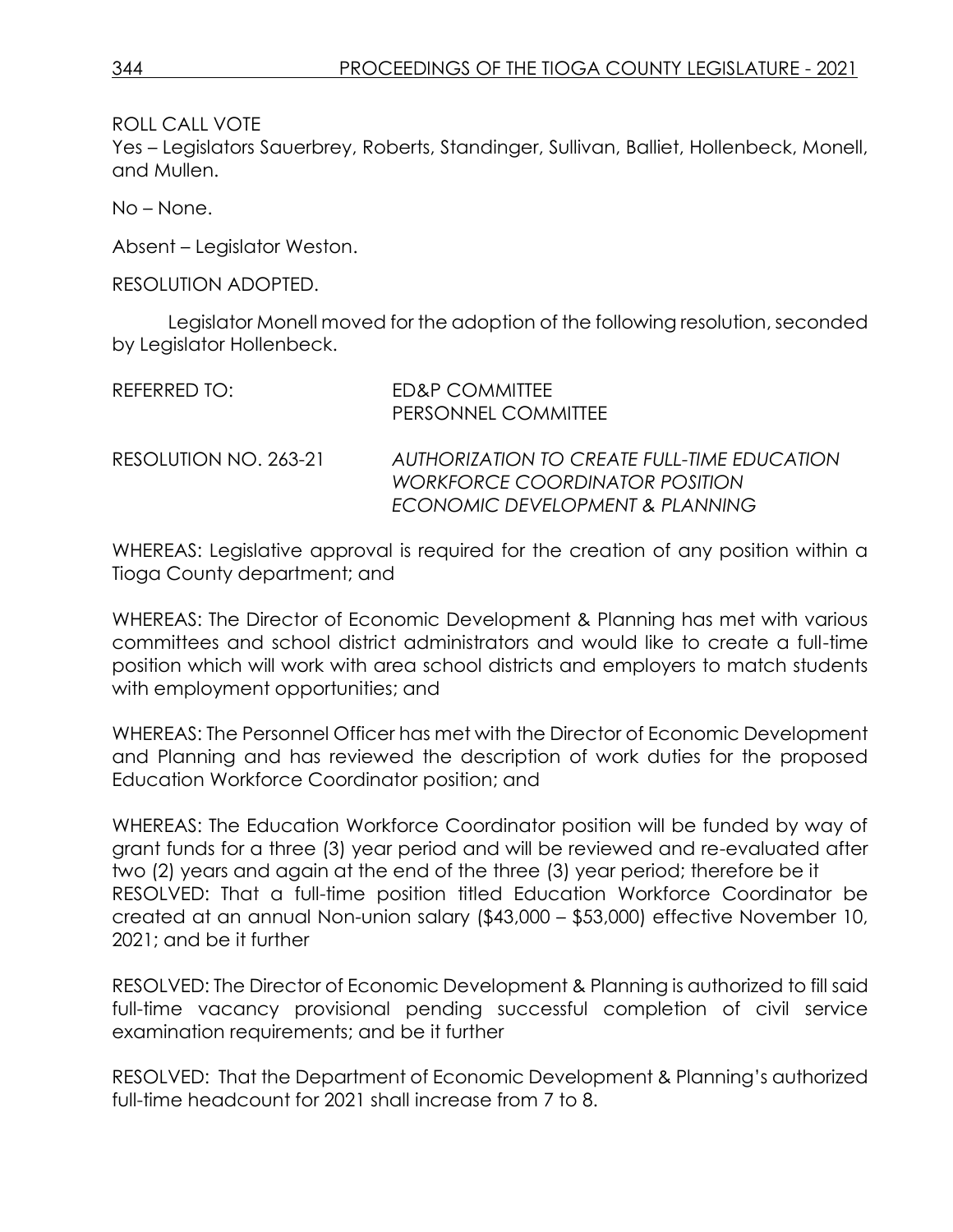Legislator Mullen spoke. "I have had conversations with LeeAnn Tinney, ED&P Director, and members of the School Superintendent's Committee. The School Superintendent's Committee is extremely supportive of this position. In the conversations, for years, Tioga County has been able to go to potential employers with a very large available workforce where we found companies for people to work and now it is the flipside of the coin. These companies that are here are saying they cannot find workers, we do not have the skilled workers. It is doing the same thing that ED&P has always done, but now just the flipside of the coin where this program will help keep skilled students and marry them up with jobs that are high paying and keep them here in Tioga County. I think this is a great way to do this. I appreciate everyone's efforts on this and I strongly urge my fellow Legislators to vote yes for the creation of this position."

Legislator Sullivan spoke. "I agree that there is a need to ensure our students are coming out of high school with the skills needed to succeed whether they are going on to college or not. A great deal of taxpayer money is poured into all of the education systems and, in my opinion, this leans more toward an education requirement and not a County government requirement."

ROLL CALL VOTE

Yes – Legislators Sauerbrey, Roberts, Standinger, Balliet, Hollenbeck, Monell, and Mullen.

No – Legislator Sullivan.

Absent – Legislator Weston.

#### RESOLUTION ADOPTED.

Legislator Hollenbeck moved for the adoption of the following resolution, seconded by Legislator Monell.

| REFERRED TO:          | PERSONNEL COMMITTEE<br><b>FINANCE COMMITTEE</b>                  |
|-----------------------|------------------------------------------------------------------|
| RESOLUTION NO. 264-21 | AUTHORIZE APPOINTMENT OF ACCOUNTANT<br><b>TREASURER'S OFFICE</b> |

WHEREAS: Legislative approval is required for any appointment to a non-union position within Tioga County; and

WHEREAS: The position of Accountant became vacant as of September 10, 2021 within the Treasurer's Office; and

WHEREAS: The Treasurer has conducted a recruitment search and has identified a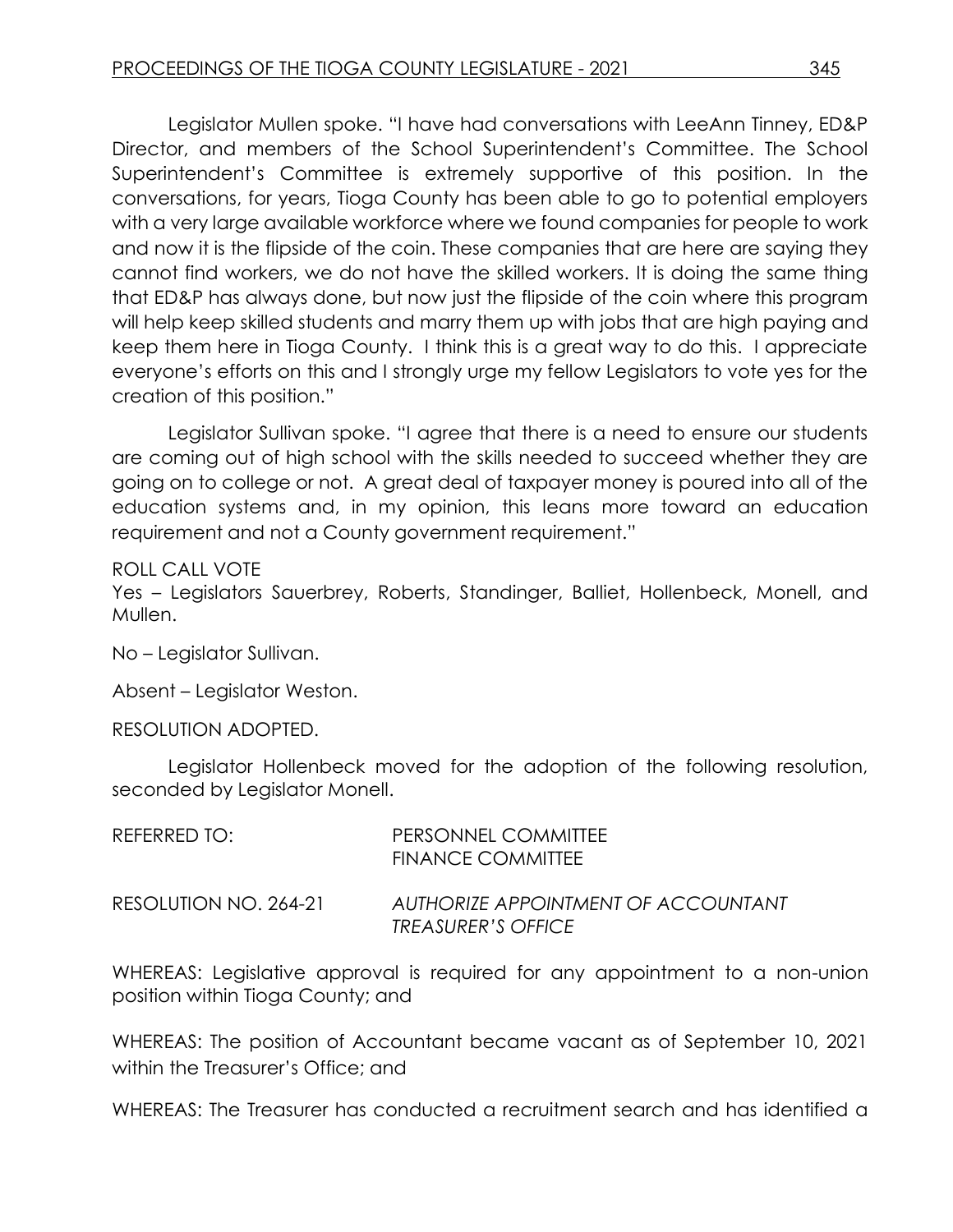desirable candidate; therefore be it

RESOLVED: That Angela Zito is provisionally appointed to the title of Accountant, pending successful completion of civil service examination requirements, at an annual, non-union salary of \$42,320, effective November 10, 2021; and be it further

RESOLVED: That Ms. Zito may receive an increase after 6 months contingent upon a satisfactory evaluation, per the Non-Union benefits policy.

ROLL CALL VOTE Yes – Legislators Sauerbrey, Roberts, Standinger, Balliet, Hollenbeck, Monell, and Mullen.

No – Legislator Sullivan.

Absent – Legislator Weston.

RESOLUTION ADOPTED.

Legislator Monell moved for the adoption of the following resolution, seconded by Legislator Hollenbeck.

| REFERRED TO:          | LEGISLATIVE WORKSESSION<br>PERSONNEL COMMITTEE                                                                                       |
|-----------------------|--------------------------------------------------------------------------------------------------------------------------------------|
| RESOLUTION NO. 265-21 | AMEND EMPLOYEE HANDBOOK: ADD NEW POLICY<br>TO SECTION IV. PERSONNEL RULES, SUBSECTION T.<br>ENTITLED TIOGA COUNTY REMOTE WORK POLICY |

WHEREAS: The Tioga County Legislature supports the use of remote worksites for a portion of the standard workweek and allows Department Heads to implement Remote Work Arrangements for eligible employees, where appropriate; and

WHEREAS: Tioga County currently does not have a policy established identifying the rules and procedures for the use of remote worksites; and

WHEREAS: A new Tioga County Remote Work Policy has been written and reviewed by the Tioga County Legislature, Department Heads, and Information Security Officer; and

WHEREAS: The Tioga County Legislature has agreed to a pilot program effective January 1, 2022 – December 31, 2023 for eligible Non-Union staff only, as deemed appropriate by their Department Head; and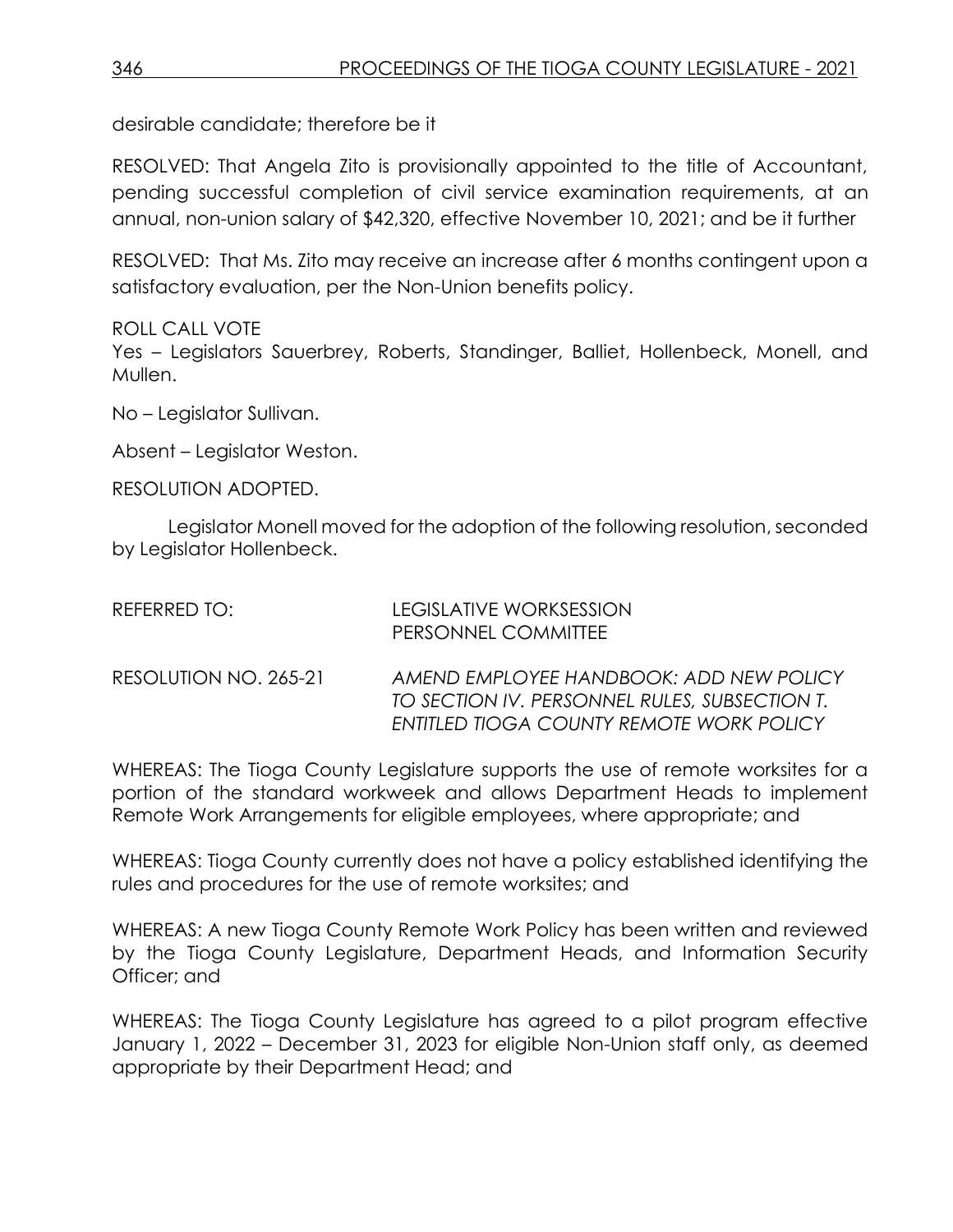WHEREAS: This policy will automatically terminate on December 31, 2023 unless otherwise expanded; therefore be it

RESOLVED: That the Employee Handbook is hereby amended to add Tioga County Remote Work Policy to Section IV. Personnel Rules, as Subsection t. entitled Tioga County Remote Work Policy.

#### **Tioga County Remote Work Policy**

### **I. PURPOSE**

To establish a policy and procedures to allow, where appropriate, the use of remote worksites in order to attract and retain a diverse and talented work force, and improve productivity among employees. Tioga County supports the use of remote worksites for a portion of the standard workweek and allows Department Heads to implement Remote Work Arrangements where appropriate, for eligible employees.

### **II. ORGANIZATIONS AFFECTED**

Applicable to all Tioga County departments where a remote worksite is feasible and appropriate, as determined by the Department Head.

# **III. DEFINITIONS**

- A. "Centrally Located Worksite" means the Tioga County worksite where the employee would be required to work if they were not remote working.
- B. "Remote Work Agreement" means a Remote Work Arrangement has been agreed to by the Department Head and employee for the employee to work one or two days each work week from a non-County location instead of commuting to the employee's centrally located worksite. No more than two days per week may be worked from a remote worksite.
- C."Remote Work Location" means the non-County site where the employee intends to perform County work.
- D. "Voluntary" means employees choose an alternative working arrangement.

# **IV. POLICY**

# A. **General Remote Work Standards and Requirements**

- 1. This Remote Work Policy shall supersede all prior and/or existing Telecommute guidelines.
- 2. Remote Work Arrangements may be implemented where appropriate and approved by the Department Head for eligible employees. Remote Work Arrangements may be made in recognition of the positive personal and organizational impacts of such arrangements, including increased workplace flexibility and increased productivity.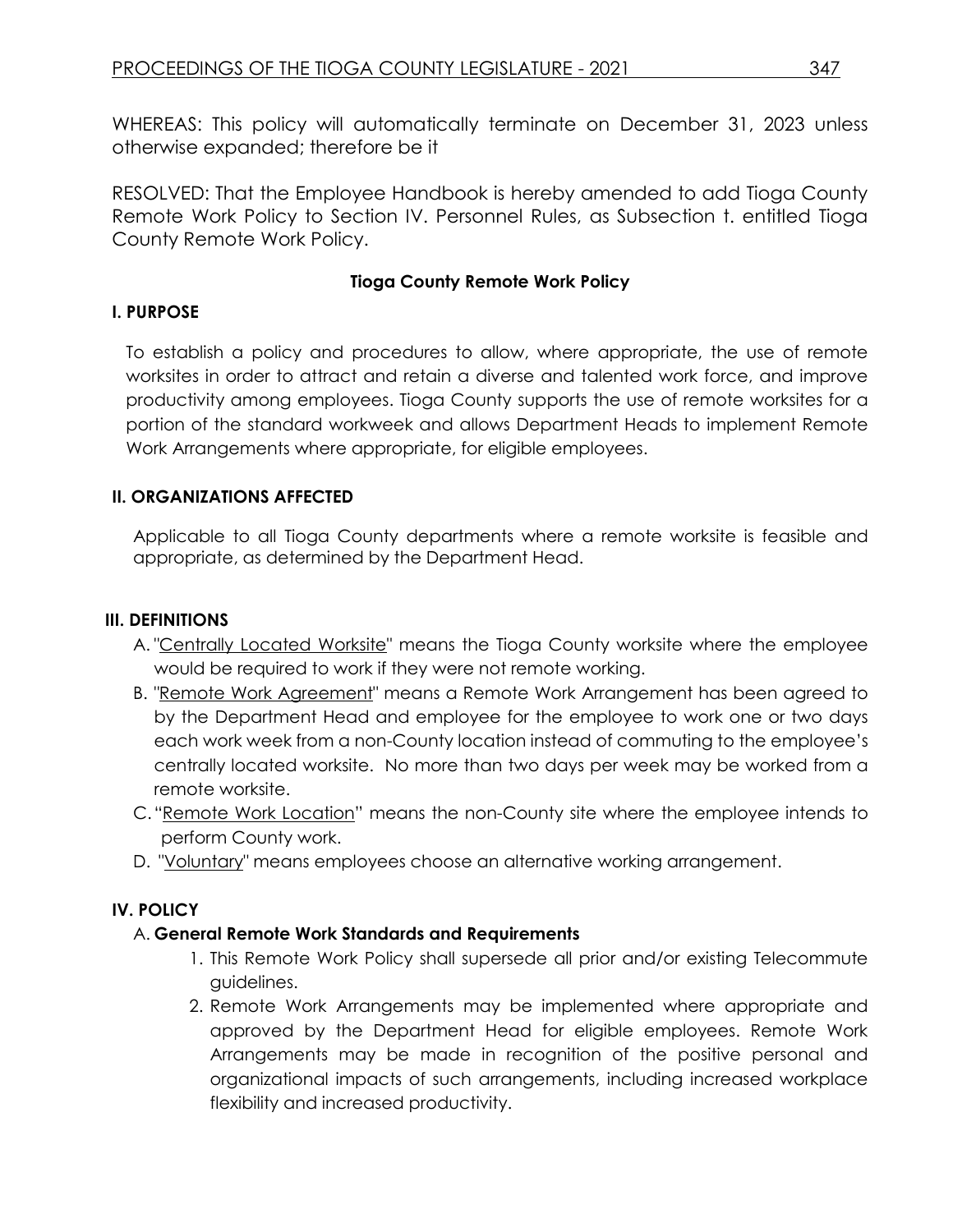- 3. Remote Work Arrangements are not appropriate for all employees. No employee is entitled to, nor guaranteed the opportunity to have a Remote Work Arrangement. Said schedules are not a universal employee benefit; employees do not have the "right" to Remote Work Arrangements. Offering the opportunity for a Remote Work Arrangement is at the discretion of the employee's Department Head. All Remote Work Arrangements must meet the criteria in this policy and may be terminated by the Department Head. The Department Head shall endeavor to give 10 working days' notice when terminating a Remote Work Arrangement.
- 4. An employee wishing to request a Remote Work Arrangement shall submit a written request to his/her Department Head. A determination on a Remote Work Arrangement must be issued in writing by the Department Head. Any changes, other than termination of the arrangement, to the written arrangement must also be documented in writing and the Department Head's determination issued in writing.
- 5. Department Heads should routinely evaluate the effectiveness of an employee's alternative work agreement, minimally every three months. Remote Work Agreements will be reviewed each December for renewal the following January. At the expiration of a Remote Work Agreement, the employee may request renewal of the arrangement. *The Remote Work Agreement can be found on the County's Intranet under "Employee Handbook – EH Forms".* The request to renew the arrangement must be made in writing.
- 6. The Department Head will evaluate and adjust Remote Work Arrangements as needed to meet the organizational and workload needs. Adjustments may be made at any time during the agreement, with 10 days notice and subject to Department Head approval.
- 7. Should a conflict arise between two or more employees concerning a Remote Work Arrangement, the Department Head shall have final authority to resolve the matter.
- 8. The business of the County will take precedence over remote workdays. Employees may, at the discretion of their immediate supervisor or Department Head, be called to work with 4 hours notice to their centrally located worksite on their remote workday during their regular work hours to meet workload or operational requirements. Employees will be expected to complete their remote work during regular County hours. Any deviation from standard work hours (Monday – Friday, 9am – 5pm) must be approved in advance by the Department Head; deviations are to be kept to a minimum.
- 9. When an employee engaged in a Remote Work Agreement comes into their centrally located worksite, the time traveling from the employee's home to the centrally located worksite will be treated as regular commuting time and the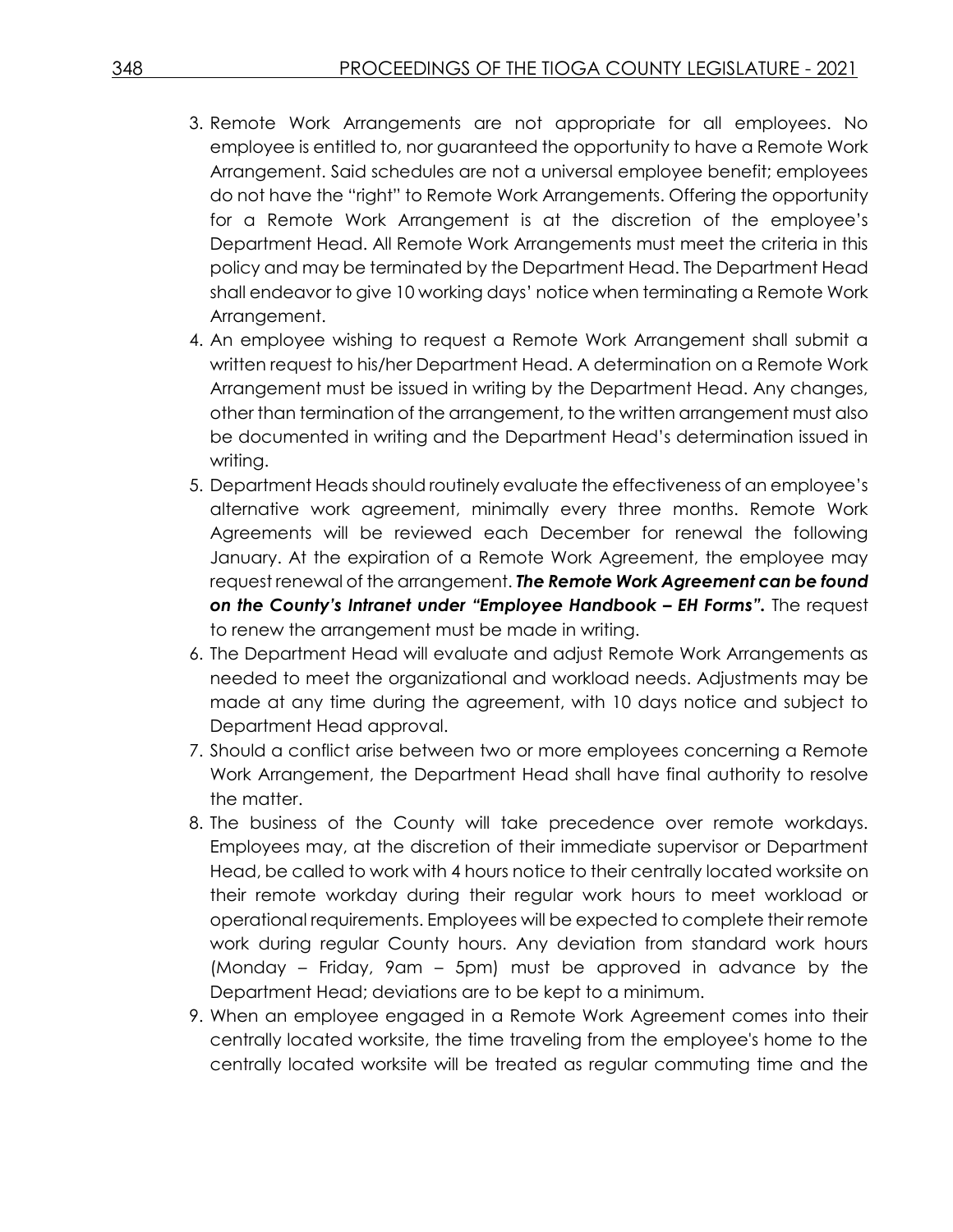employee's travel time will not be counted as hours worked, nor will the employee's mileage be reimbursed.

- 10. The essential duties, obligations, and responsibilities of an employee who remote works are the same as employees at the centrally located worksite. Employees must be available to communicate with those whom he/she normally conducts business (e.g. supervisor, clients/the public, co-workers, etc.) by phone and email while remote working. Employees must respond to inquiries in the same fashion and within the same timeframes, as if she/he were in the office. In-person meetings must not be delayed because of remote work scheduling.
- 11. A set procedure and schedule for regular communication between a remote working employee, staff, and clients must be identified in the Remote Work Agreement. For all employees, the Remote Work Agreement must indicate the hours that the remote working employee will be available to be reached by staff and clients. The Department Head may also outline specific job assignments and expectations of the remote working employee. Work schedules and variations are subject to Department Head approval.
- 12. Work hours, overtime compensation, and annual leave schedule must conform to state and federal law and the County policies. Requests to work overtime or use leave time must first be approved by the Department Head/Supervisor in the same manner as when working in the office. If the employee is sick and unable to work, he/she must follow the same policy/procedure as employees at the centrally located worksite and notify his/her supervisor in accordance with county policy/collective bargaining agreement. Employees are to adhere to the lunch break language found in their collective bargaining agreement.
- 13. Employees must record and report all their time accurately. For Departments that do not have a mechanism for accountability of remote work, the employee will complete the County's *Tele-work Weekly Log. This form can be located on the County's Intranet under "Employee Handbook – EH Forms".*
- 14. Employees who remote work are expected to be working during their Remote Work schedule, without the availability of a direct supervisor during non-standard hours of operation. Personal, vacation, and any other leave time scheduled during a Remote Work employee's scheduled workday must be arranged in the same manner as employees at the centrally located worksite.
- 15. The Remote Work employee's salary, retirement, and benefits are the same as if the employee were working at the centrally located worksite.
- 16. While working remotely, responsibilities and tasks need to be completed with the same importance and attention as they would if they were tended to in the centrally located worksite. Non-work-related interruptions must be kept to a minimum. Remote working shall not be used as a substitute for dependent child or elder care. Employees who remote work are expected to make dependent or childcare arrangements during the period they will be working. Remote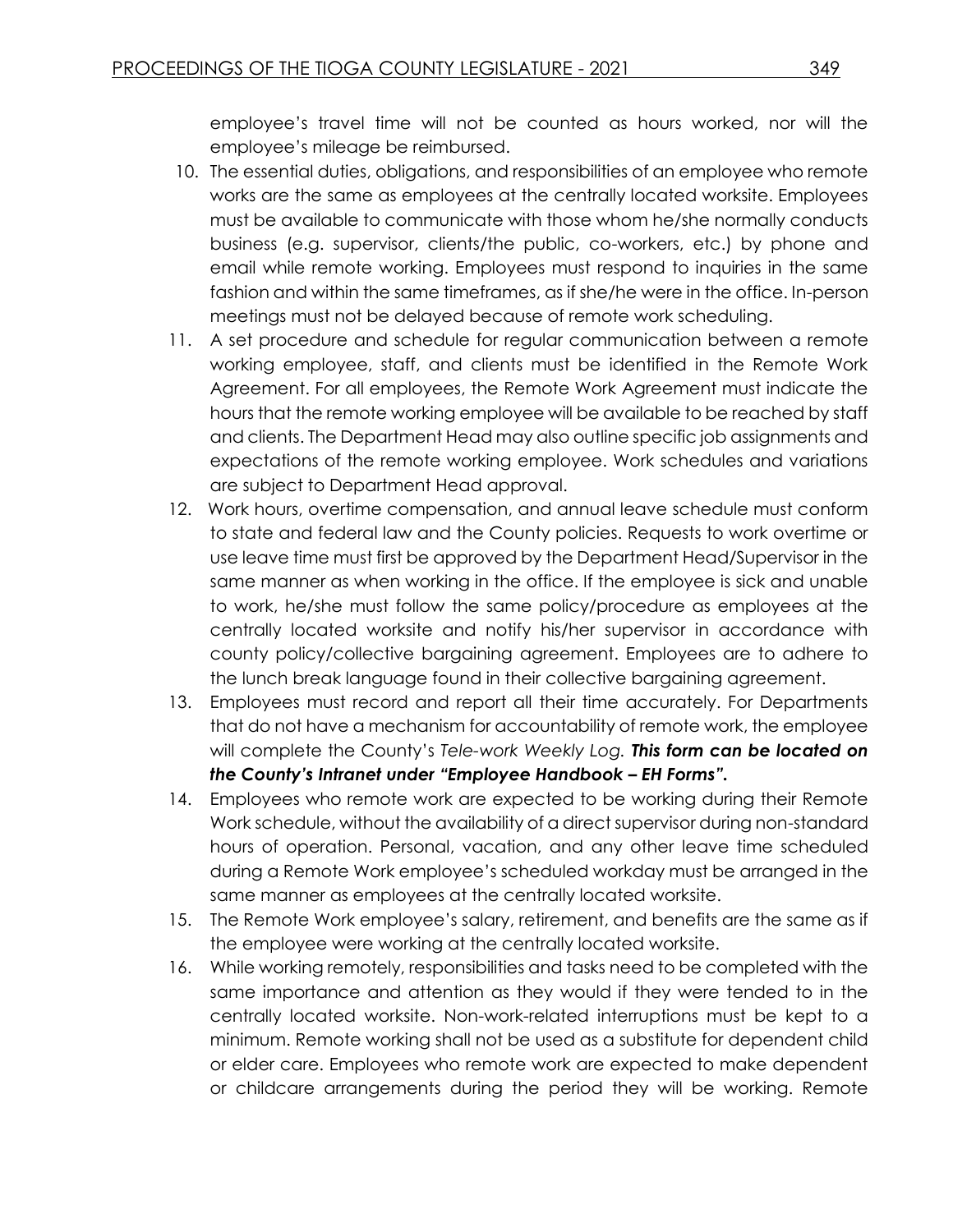working is not intended to enable employees to conduct personal or non-County business while on County time.

- 17. Employees who remote work may be covered by workers' compensation for job-related injuries occurring during their defined work period. Any claim received will be reviewed on its merit and in accordance with the Workers' Compensation Law. The employee is responsible for maintaining a safe and ergonomic remote working environment, including the work area, bathroom, and other areas that may be necessary for use during the Remote Work Arrangement. Workers' compensation will not apply to non-job-related injuries that occur at the remote work site. The employee remains responsible for injuries to third parties and/or members of the employee's family on the employee's premises. Tioga County will not be responsible for injuries to third parties or members of the employee's family that occur on the employee's premises and employee will hold the County harmless for injury to others at the remote worksite.
- 18. In the event of a job-related incident, accident or injury during remote working hours, the employee shall report the incident to their supervisor as soon as possible but no longer than 24 hours after and follow established procedures to report and investigate workplace incidents, accidents, or injuries.
- 19. The employee must allow inspections of the employee's work area(s), home office, or other relevant location to be conducted by the County or its agent if a job-related incident, accident, or injury has occurred.
- 20. Remote working employees shall not hold in-person business meetings with internal or external clients, customers, or colleagues at their remote worksite.
- 21. Employees shall not conduct any unauthorized external (non-County) work during their remote work schedule.
- 22. The employee shall participate in any County-sponsored remote working and/or technology training as requested by the employee's supervisor or Department Head.
- 23. The employee shall participate as requested in any County evaluation of the remote working arrangement.

# B. **Remote Work Arrangement Eligibility:**

1. Characteristics of the employee will include a demonstrated conscientiousness about work time and productivity, self-motivation and ability to work well alone. The employee communicates effectively with supervisors, co-workers, support staff and clients. The employee operates computer or other equipment independently, to the degree that will be required to work from their home or during non-supervised periods. The employee must be performing currently at an overall satisfactory level or above in their position.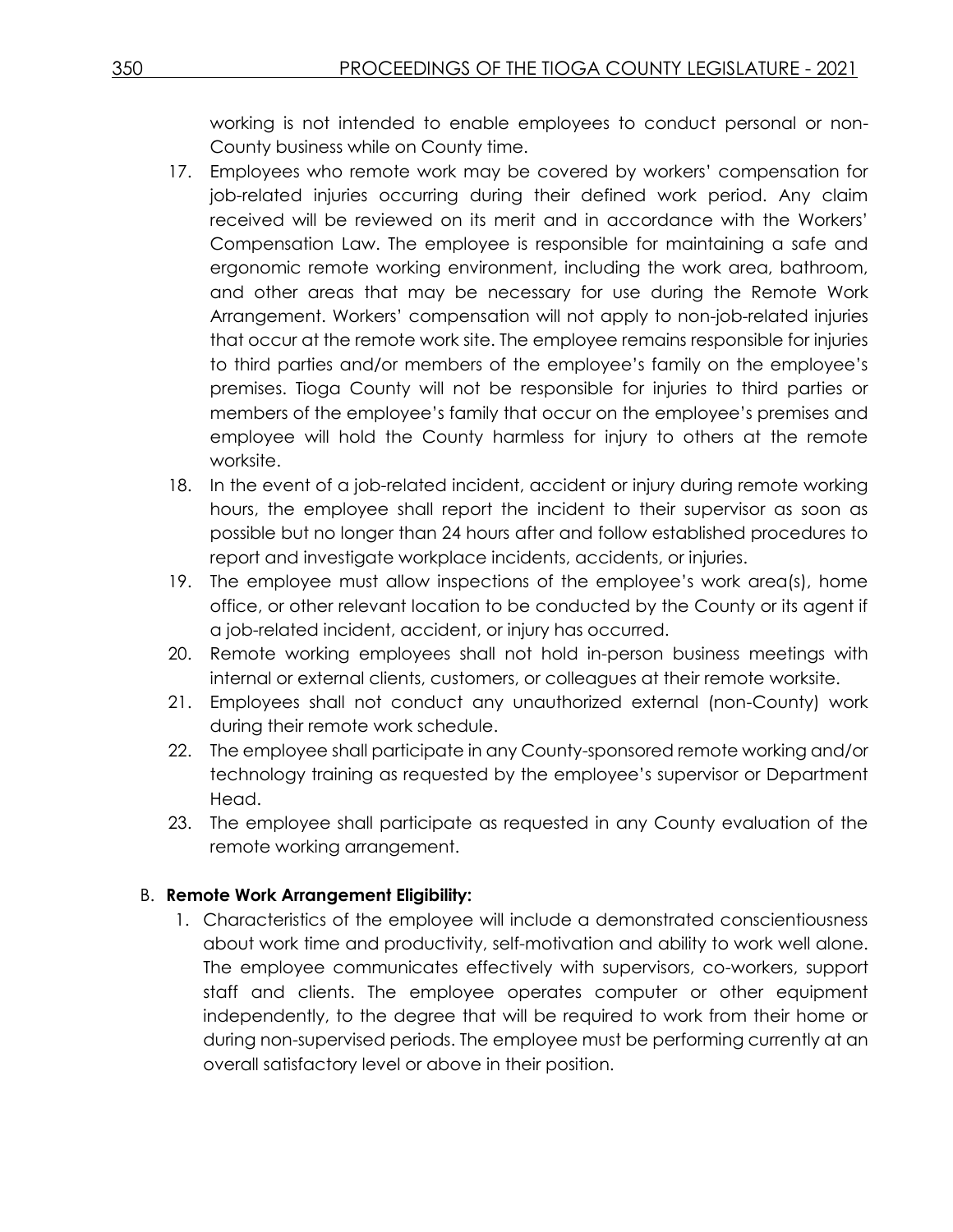- 2. An employee's work must be of a nature that face-to-face interaction with internal or external customers or project workgroups is minimal and/or the employee's tasks can be performed successfully away from the centrally located worksite.
- 3. The need for specialized material or equipment in order to remote work should be minimal. Employees interested in Remote Work must already have a safe and ergonomic home office environment or work area and the primary materials and equipment needed at their home in order to remote work.
- 4. Employees must have completed at least two years of continuous full-time onsite employment with the County.
- 5. Employee must have appropriate dependent care arrangements that allow the employee to work without distraction and mitigate undue interruption which could impact productivity.
- 6. Employees in a training capacity or providing hands-on service will not normally be eligible to participate in a Remote Work Arrangement program.
- 7. Employees with attendance or tardiness issues will not be eligible.
- 8. Employees who have been counseled or disciplined within the two years immediately preceding the request for Remote Work Arrangement will not be eligible.
- 9. Meeting the above eligibility criteria does not guarantee that an employee will be approved for a Remote Work Arrangement. Operational and organizational needs may preclude an employee's Request from being approved.

# C. **Hardware, Software and Supplies:**

- 1. Employee is responsible for providing computer, laptop or tablet approved by Information Technology as well as workspace, phone, networking and/or internet capabilities at the remote work location and shall not be reimbursed by the County for these or related expenses. Special circumstances may arise and will be reviewed by the Department Head. (\*Arrangements made prior to effective date of this policy may remain in effect with approval from Department Head). Internet access is expected to be reliable and secure, and meet the bandwidth needed for the job.
- 2. The need for specialized material or equipment in order to remote work should be minimal. The County may provide equipment (hardware and/or software) and services (such as technical support) if it is approved in advance by the employee's Department Head and the Chief Information Officer.
- 3. Department expenses incurred in the implementation and execution of remote work arrangements require the approval of the Department Head. If County equipment is provided to the employee, the employee is responsible for seeing that the equipment is properly used in compliance with County IT policy and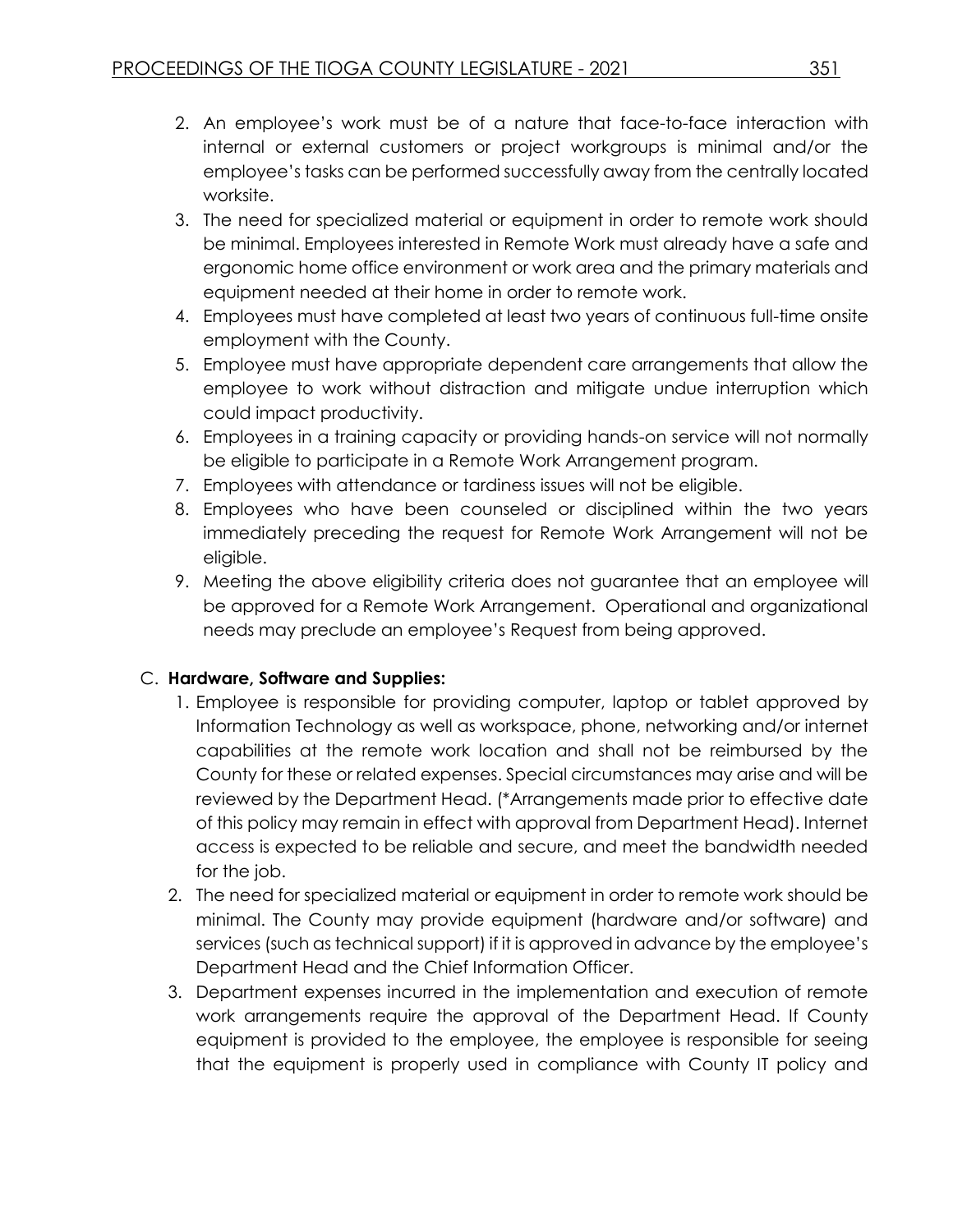returned in working order to the County upon conclusion of the Remote Work Arrangement.

- 4. Standard office supplies (such as paper and pens) will be provided by the County and should be obtained by the employee at the centrally located worksite. Outof-pocket expenses for supplies normally available at the centrally located worksite will not be reimbursed. Office furniture will not be provided to employees who remote work.
- 5. Employees who remote work are subject to the same internal County policies regarding the use of County-provided equipment (hardware and/or software) and services as that of employees at the centrally located worksite.
- 6. Employees who remote work shall not allow anyone, except County employees, to use or access County-provided equipment (including hardware, software, and storage devices) and services.
- 7. Employees are prohibited from accessing the County network using a public access computer.
- 8. *HARDWARE:* New or existing computer equipment may be provided on an asneeded basis to staff by the County if approved in advance by the employee's Department Head and the Chief Information Officer. Staff working remotely will be permitted to use personal computer equipment to access the County data or network. All County owned hardware equipment and devices must be returned to the County as soon as the remote working agreement has ended, or when the equipment is no longer needed to perform related work activities.
- 9. The County will provide routine maintenance and repairs for County owned computers and equipment. The County will try and perform maintenance remotely, however, to complete necessary maintenance it may be required that the staff member bring their device back to the worksite or internal network. Staff can request technical support for County computer devices by sending an email to the Tioga County Helpdesk. County IT staff will not visit the employee's remote work location to provide service onsite.
- 10. *SOFTWARE:* Employees must conform to the County's software standards. Department Heads will consult with Information Technology staff to ensure that the software needed conforms to the County's software policies.
- 11. Remote access to the County's network may be provided to the employee at the discretion of the employee's Department Head and with the approval of the Chief Information Officer or designee. If the County's remote access system includes internet access or other dial-in services, the employee may only use the County provided internet access or other dial-in services in a manner consistent with that of employees at the centrally located worksite. Employees who remote work are subject to the same internal County policies regarding the use of County provided equipment, software and services as that of employees at the centrally located worksite.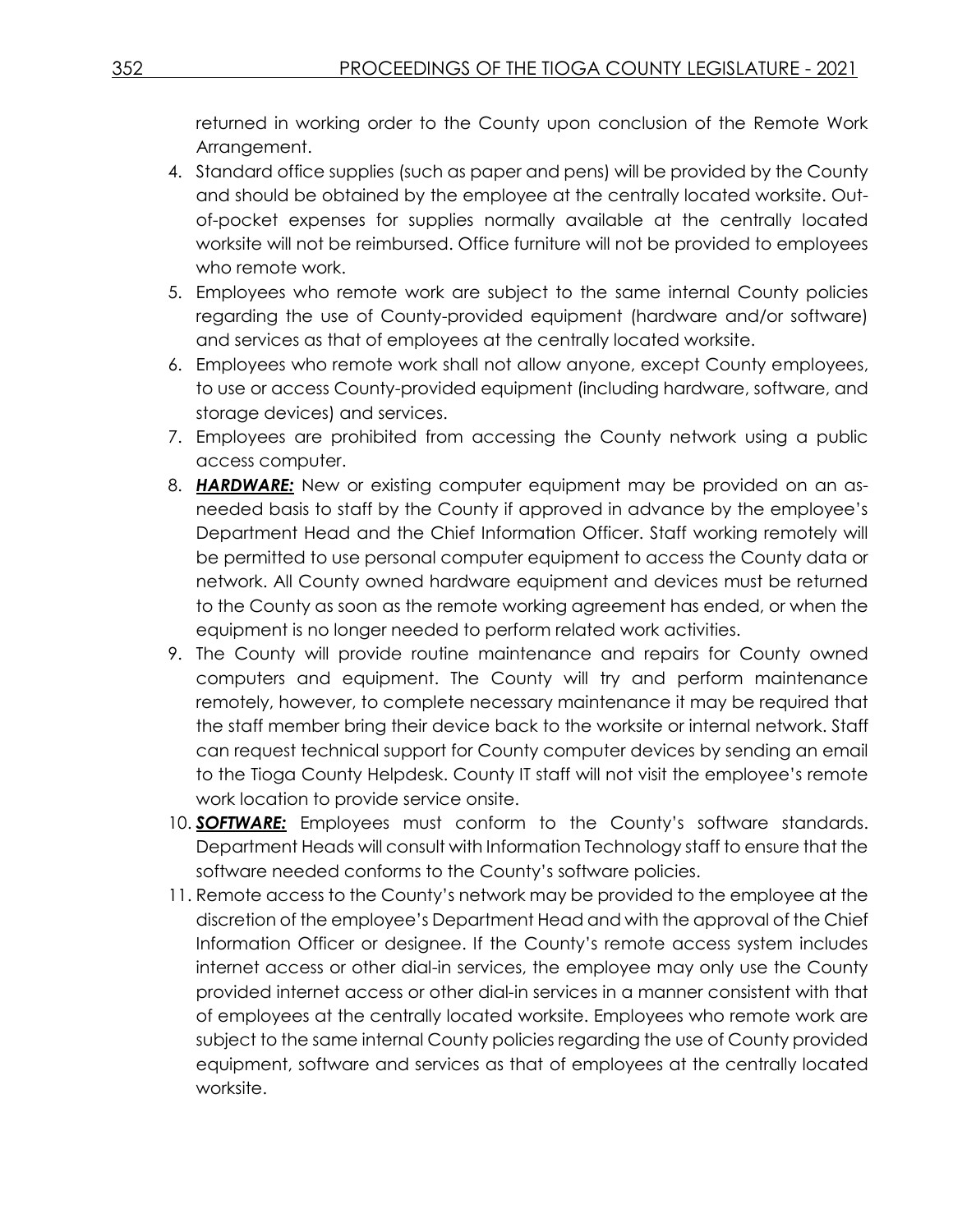- 12. The County may purchase software for installation on County-provided equipment if approved in advance by the employee's Department Head and the Chief Information Officer or designee.
- 13. Employees shall forward their County phone extension to their remote work site during Remote Work hours.

# D. **Confidential Information:**

- 1. The employee will maintain the confidentiality of County and State information and documents, prevent unauthorized access to any County system or information, and dispose of work-related documents in a manner that will not jeopardize the interests of the County or its clients/customers.
- 2. The employee shall continue to follow all Tioga County policies that address confidentiality and security, as found in the Employee Handbook.

# **X. PROCEDURE**

- A. Employee submits completed Request for Remote Work Arrangement form to Department Head. If Department Head is requesting remote work, completed form to be submitted by Department Head to Chair of the County Legislature. *The Request for Remote Work Arrangement can be found on the County's Intranet under "Employee Handbook – EH Forms".*
- B. After review by Information Technology for technical needs, Department Head (or Chair of Legislature if Department Head requesting) issues written determination within 10 working days of receipt of Request.
- C. If approved, employee and Department Head (or Chair of Legislature if Department Head requesting) or designee complete Remote Work Agreement form.
- D. Any requests to revise the Agreement are to be submitted by the employee to the Department Head (or Chair of Legislature if Department Head requesting) in writing, and answered in writing by the Department Head (or Chair of Legislature if Department Head requesting).
- E. Department Heads are to file with the Chair of the Legislature and Chair of their Legislative Committee each newly approved Remote Work Agreement, changes to Remote Work Agreements, and the conclusion thereof.

# **VI. FORMS**

Located on the *County's Intranet "Employee Handbook-EH Forms",* are the following:

- A. Remote Work Agreement
- B. Request for Remote Work Arrangement
- C. Employee Assessment for Remote Work Suitability
- D. Tele-Work Weekly Log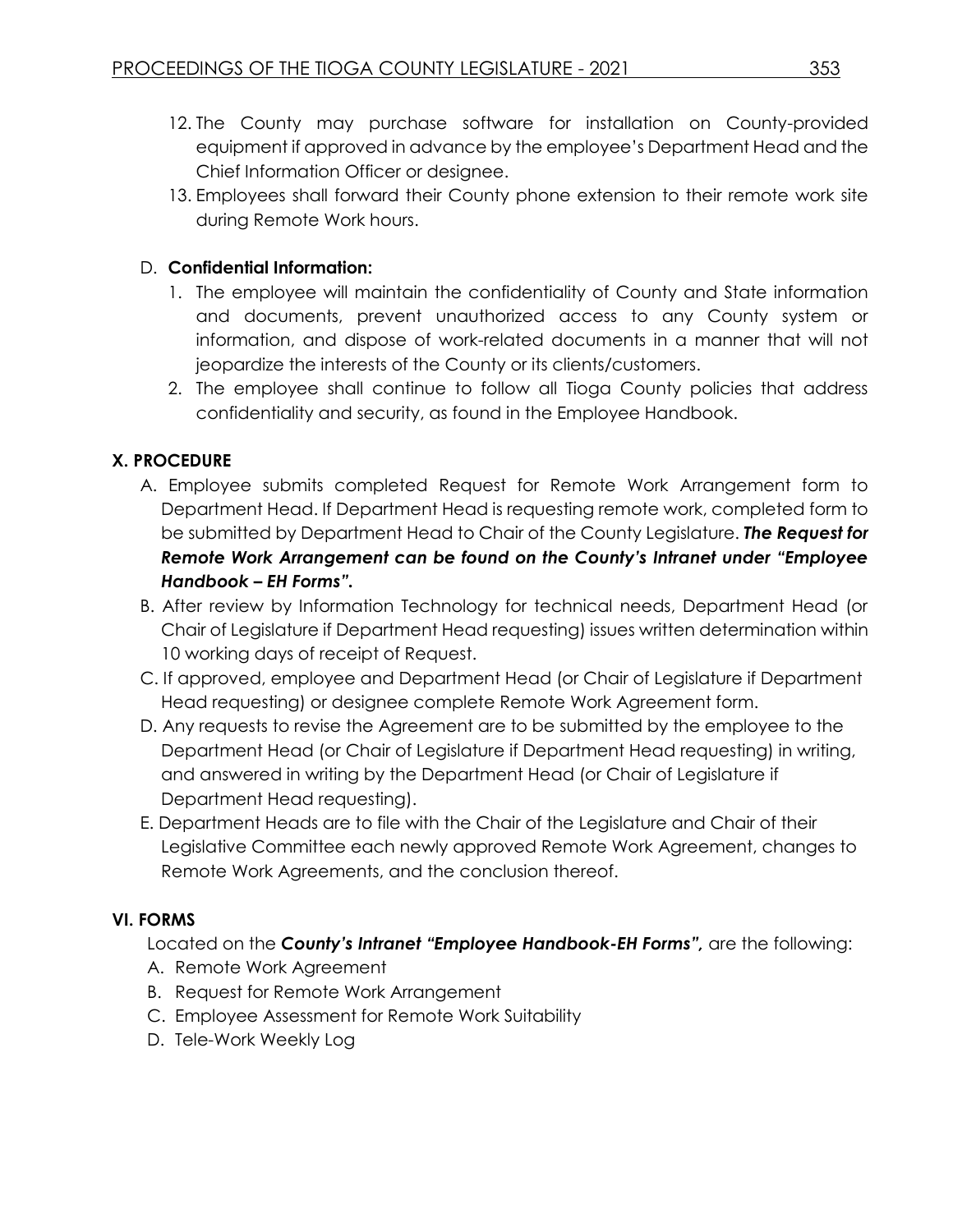Legislator Mullen spoke. "I just want to say thank you to the people that worked on this policy. I know a lot of work went into this and it is a policy we have been building for a while and it helps us recruit and retain some of the highly skilled individuals we need to do the work in the County. Thank you and I appreciate you for doing the hard work."

ROLL CALL VOTE Yes – Legislators Sauerbrey, Roberts, Standinger, Sullivan, Balliet, Hollenbeck, Monell, and Mullen.

No – None.

Absent – Legislator Weston.

RESOLUTION ADOPTED.

Legislator Monell made a motion to have the following late-file resolution move forward for consideration, seconded by Legislator Hollenbeck and carried.

Legislator Monell moved for the adoption of the following resolution, seconded by Legislator Hollenbeck.

| REFERRED TO:          | <b>FINANCE COMMITTEE</b>                                                                                     |
|-----------------------|--------------------------------------------------------------------------------------------------------------|
| RESOLUTION NO. 266-21 | <b>CONTINGENCY FUND REQUEST &amp;</b><br><b>TRANSFER OF FUNDS TO COMMUNITY</b><br><b>COLLEGE CHARGEBACKS</b> |

WHEREAS: The cost of Community College tuition has increased, along with payment of some 2020 bills as a result of billing deadlines being extended due to COVID; and

WHEREAS: Additional funding is needed to meet mandated costs; and

WHEREAS: The Treasurer's Office has identified the amount of additional funding needed in 2021; and

WHEREAS: Budget Amendments and Transfer of Funds require Legislative approval; therefore be it

RESOLVED: That funding be transferred and appropriated as follows:

| FROM:<br>A1990 540715 | County Contingency Account                      | \$300,000 |
|-----------------------|-------------------------------------------------|-----------|
| T∩∙<br>A2490 540487   | Community College Tuition Chargebacks \$300,000 |           |